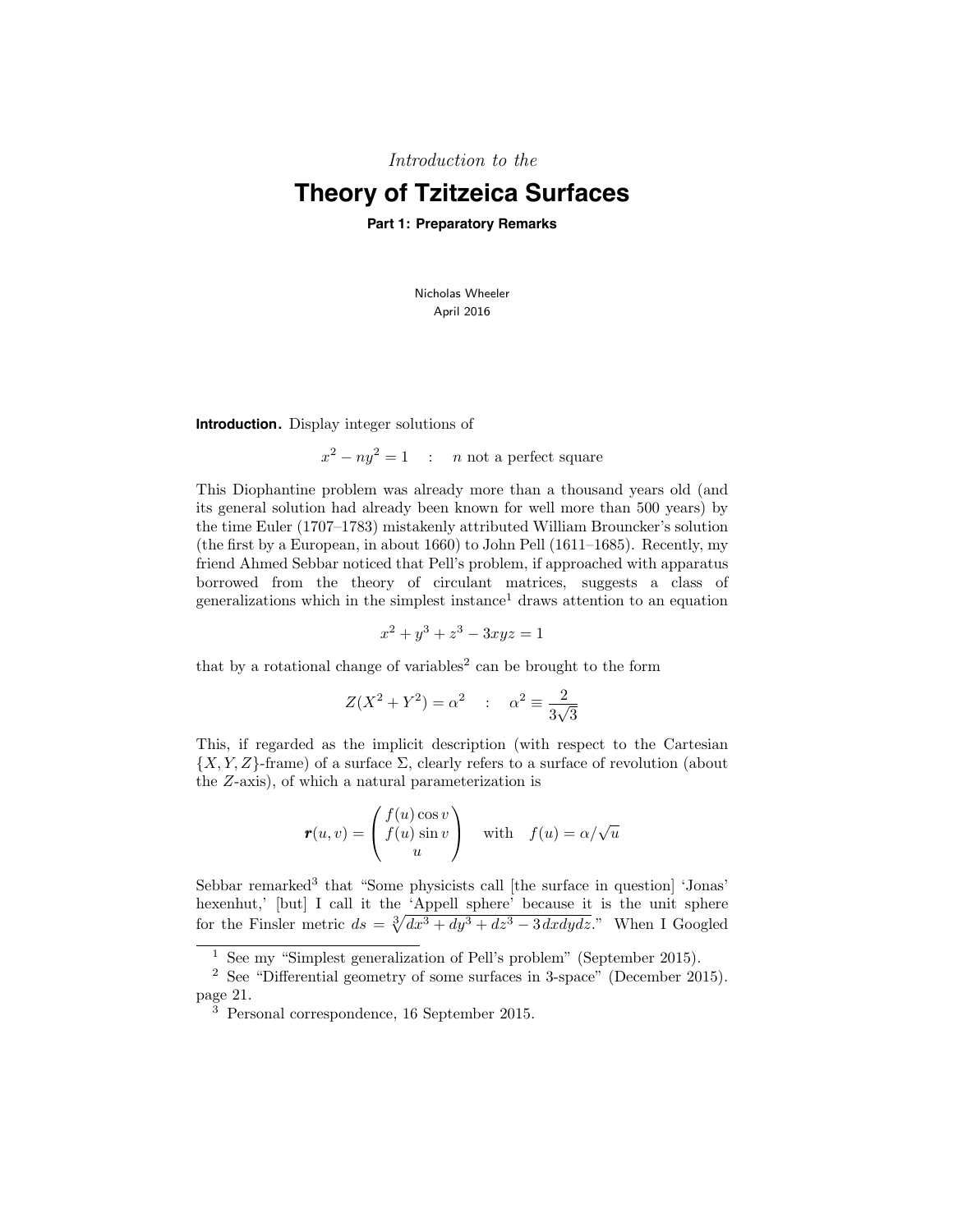"hexenhut"(the term refers to the shape of the surface, though the pseudosphere, with its finite brim and sharper point, is more deserving of the name) I was referred to Chapter 3, "Tzitzeica Surfaces" in the monograph which has since that time served as my inspiration and principal source.<sup>4</sup>

George Tzitzeica (1873 –1939), a classmate of Lebesque and student of Darboux (defended his dissertation in 1899), was a prolific Romanian mathematician<sup>5</sup> who early in his career created a new class of curves<sup>6</sup> and a new category of surfaces. That work led to development of the "affine differential geometry" of which Tzitzeica is the acknowledged founder, and from which Tzitzeica surfaces emerge as natural objects.<sup>7</sup>

Hans Jonas—not to be confused with the Jewish philosopher (1903–1993) of that same name—appears to have been a productive member of the Tzitzeica school of differential geometers. Rogers & Schief cite three long papers by him, dated 1915, 1921 and 1953. It is, to judge from its title,<sup>8</sup> in the second of those that the hexenhut—in some sense the "simplest" Tzitzeica surface—made its first appearance.

Tzitzeica's early work was then too recent to gain notice in Eisenhart's comprehensive A Treatise on the Differential Geometry of Curves and Surfaces (1909), but his Transformations of Surfaces (1923)—though it contains no mention of affine differential geometry per se—does cite Tzitzeica ten times, and Jonas six times; indeed, in his Preface Eisenhart mentions a respect in which his own work paralleled that of Jonas.

So much for context. My objective in these pages will be to provide an account (without reference to the alien complexities of affine differential geometry) of the most basic elements of the theory of Tzitzeica surfaces, as expounded in Rogers & Schief's Chapter 3 and other sources.

<sup>&</sup>lt;sup>4</sup> C. Rogers & W. K. Schief, Bäcklund & Darboux Transformations: Geometry and Modern Applications in Soliton Theory (2002).

<sup>5</sup> Gabriel Teodor Pripone & Rada Gogu, "Gherghe Tzitzeica–an incomplete bibliography," Balkan Journal of Geometry and its Applications 10, 32–56 (2005: available on the web) provides a list of 106 papers published between 1898 and 1938, of which Rogers & Schief—though they devote an entire chapter to ramifications of one of his inventions—cite only three, dated 1907–1910, which come in total to only ten pages (*most* of Tzitzeica's papers run to only two of three pages).

<sup>6</sup> See Lewis R. Williams, "On the Tzitzeica curve equation," (2010), which is an undergraduate thesis available as a pdf file on the web.

<sup>7</sup> Rogers & Schief remark (page 88) that "Tzitzeica surfaces are the analogs of spheres in affine differential geometry and, indeed, are known as affine spheres or "affinsphären."

<sup>8</sup> "Sopra una classe di transformazioni asintotische, applicabili in particolare alle superficie la cui curvatura è proporzionale alla quatra potenza della distanza del piano tangente da un punto fisso," Ann. Mat. Pura Appl. Bologna 30, 223–255 (1921).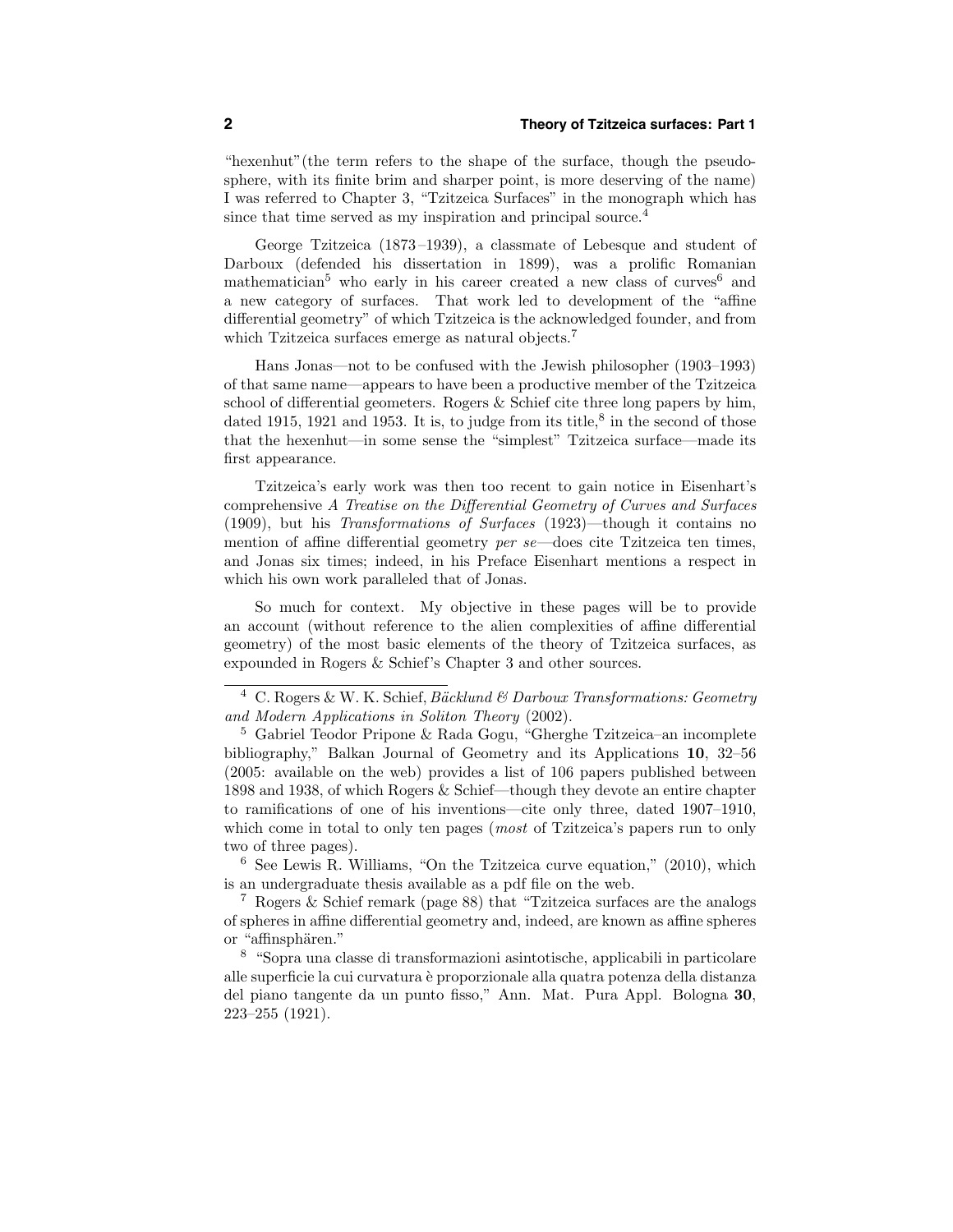# **Some elementary mathematics 3**

**Elementary mathematics relating to the asymptotic parameterization of surfaces of negative Gaussian curvature.** Let  $r(u, v)$  describe (relative to a Cartesian frame) a surface  $\Sigma$ . From the vectors  $\partial_u \mathbf{r} \equiv \mathbf{r}_u(u, v)$  and  $\partial_v \mathbf{r} \equiv \mathbf{r}_v(u, v)$ , which are tangent to  $\Sigma$  at the point  $P \equiv \{u, v\}$ , we construct the unit normal

$$
\mathbf{N}(u,v) = \frac{\mathbf{r}_u \times \mathbf{r}_v}{|\mathbf{r}_u \times \mathbf{r}_v|}
$$

and by differentiation of  $\mathbf{N} \cdot \mathbf{N} = 1$  obtain  $\mathbf{N} \cdot \mathbf{N}_u(u, v) = \mathbf{N} \cdot \mathbf{N}_v(u, v) = 0$ , from which we learn that also  $\mathbf{N}_u(u, v)$  and  $\mathbf{N}_v(u, v)$  lie in that tangent plane. The 1st fundamental form

$$
ds^2 = d\mathbf{r} \cdot d\mathbf{r} = (\mathbf{r}_u du + \mathbf{r}_v dv) \cdot (\mathbf{r}_u du + \mathbf{r}_v dv)
$$

can be written

$$
ds^2 = d\boldsymbol{\xi} \cdot \mathbb{G} d\boldsymbol{\xi}
$$
 (1.1)

with

$$
\mathbb{G}(u,v) = \begin{pmatrix} \mathbf{r}_u \cdot \mathbf{r}_u & \mathbf{r}_u \cdot \mathbf{r}_v \\ \mathbf{r}_u \cdot \mathbf{r}_v & \mathbf{r}_v \cdot \mathbf{r}_v \end{pmatrix} \equiv \begin{pmatrix} E & F \\ F & G \end{pmatrix} \text{ and } d\boldsymbol{\xi} = \begin{pmatrix} du \\ dv \end{pmatrix} \tag{1.2}
$$

The 2<sup>nd</sup> fundamental form<sup>9</sup>  $-d\mathbf{r} \cdot d\mathbf{N} = dd\mathbf{r} \cdot \mathbf{N}$  can be written

$$
d\boldsymbol{\xi} \cdot \mathbb{H} d\boldsymbol{\xi} \tag{2.1}
$$

with

$$
\mathbb{H}(u,v) = \begin{pmatrix} \mathbf{r}_{uu} \cdot \mathbf{N} & \mathbf{r}_{uv} \cdot \mathbf{N} \\ \mathbf{r}_{uv} \cdot \mathbf{N} & \mathbf{r}_{vv} \cdot \mathbf{N} \end{pmatrix} \equiv \begin{pmatrix} e & f \\ f & g \end{pmatrix}
$$
(2.2)

G and H are real symmetric matrices, so their eigenvalues are real and (when distinct) the associated eigenvectors are orthogonal. From (1) we see that G is in variably positive-definite: both eigenvalues are positive. No such restriction attaches, however, to  $\mathbb{H}$ . The Gaussian curvature at  $\{u, v\}$ 

$$
K(u, v) = \frac{\det \mathbb{H}(u, v)}{\det \mathbb{G}(u, v)}
$$
(3)

can be therefore of either sign (or zero). Tzitzeica surfaces are surfaces of negative curvature: the eigenvalues of H are of opposite signs. We look in finer detail to what this says about the structure.

The eigenvalues of *any* real symmetric  $2 \times 2$  matrix  $\mathbb{H}$  can be described

$$
\lambda_{\pm} = \frac{1}{2} \left\{ e + g \pm \sqrt{(e - g)^2 + 4f^2} \right\} \tag{4.1}
$$

$$
= \frac{1}{2} \left\{ \text{tr} \mathbb{H} \pm \sqrt{2 \text{tr} \mathbb{H}^2 - (\text{tr} \mathbb{H})^2} \right\} \tag{4.2}
$$

$$
= \frac{1}{2} \left\{ \text{tr} \mathbb{H} \pm \sqrt{\text{tr} \mathbb{H}^2 - 4 \det \mathbb{H}} \right\} \tag{4.3}
$$

<sup>9</sup> Use  $(\mathbf{r}_{\alpha} \cdot \mathbf{N})_{\beta} = (0)_{\beta} = \mathbf{r}_{\alpha\beta} \cdot \mathbf{N} + \mathbf{r}_{\alpha} \cdot \mathbf{N}_{\beta}$ , where  $\alpha, \beta$  range on  $\{u, v\}$ .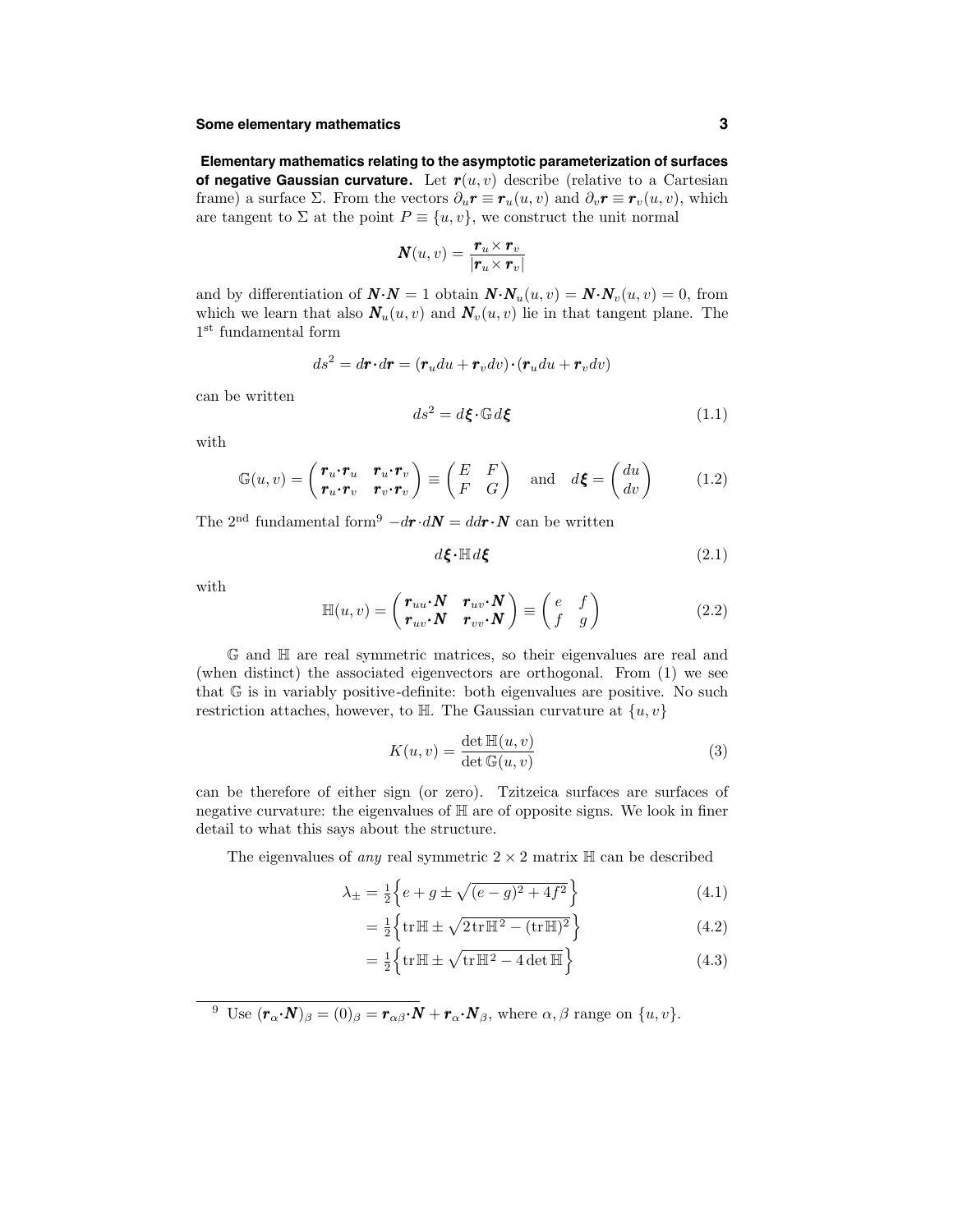The reality of the eigenvalues is assured by  $(4.1)$ . Equation  $(4.3)$  follows by the identity det  $\mathbb{H} = \frac{1}{2} \{ (\text{tr} \mathbb{H})^2 - \text{tr} \mathbb{H}^2 \}$  from (4.2), and immediately supplies the familiar relation det  $\mathbb{H} = \lambda_+ \lambda_-$ .

As the 2-vector

$$
\pmb{\rho}(\varphi) = \left(\begin{smallmatrix} \cos \varphi \\ \sin \varphi \end{smallmatrix}\right)
$$

ranges on the unit circle the vector  $\mathbb{H}_{\rho}(\varphi)$ ...

• In the case det  $\mathbb{H} > 0$  (eigenvalues distinct) traces a "peanut" (Figure 1), with maximal/minimal dimensions (length and waist) set by  $\lambda_+$  and  $\lambda_-$ , orientation set by the orthonormal eigenvectors

• In the case det  $\mathbb{H} \leq 0$  traces a 4-lobe "radiation pattern" (Figure 2), with (possibly equal) maximal/minimal dimensions (principal lobe and side lobe) set by  $\lambda_+$  and  $\lambda_-$ , orientation set by the orthonormal eigenvectors. There are, between the lobes, four "radiation-free" directions, identified by two vectors (and their negatives). It is those in which we have particuar interest, since it those that in the differential geometrical setting define the "asymptotic directions" from which derive the asymptotic parameterizations in terms of which the basic theory of Tzitzeica surfaces is most naturally formulated.

Write

$$
\pmb{z} = \left(\begin{matrix} x \\ y \end{matrix}\right)
$$

and notice that the quadratic form  $\mathbf{z} \cdot \mathbb{H} \mathbf{z}$  can be factored:

$$
\mathbf{z} \cdot \mathbb{H} \mathbf{z} = ex^2 + 2fxy + gy^2
$$
  
= 
$$
\left\{ \sqrt{e}x + \frac{f + \sqrt{f^2 - eg}}{\sqrt{e}}y \right\} \left\{ \sqrt{e}x + \frac{f - \sqrt{f^2 - eg}}{\sqrt{e}}y \right\}
$$
 (5.1)

$$
= \left\{ \sqrt{e}x + \frac{f + \sqrt{-\det \mathbb{H}}}{\sqrt{e}}y \right\} \left\{ \sqrt{e}x + \frac{f - \sqrt{-\det \mathbb{H}}}{\sqrt{e}}y \right\} \tag{5.2}
$$

The factors are real or complex according as det  $\mathbb{H} \lessgtr 0$ . If  $\mathbf{z} \cdot \mathbb{H} \mathbf{z} = 0$  then one or the other of the factors must vanish. In the cases of particular interest (negative curvature, det  $H < 0$ ) the factors are real-valued, and we are led to solutions

$$
\boldsymbol{z}_1 = \begin{pmatrix} -\frac{f + \sqrt{f^2 - eg}}{e} \\ 1 \end{pmatrix} \qquad \boldsymbol{z}_2 = \begin{pmatrix} -\frac{f - \sqrt{f^2 - eg}}{e} \\ 1 \end{pmatrix} \tag{6}
$$

that (normalized) are represented by red vectors in Figure 2, where they indicate "nodal directions" in the "radiation pattern"  $\mathbb{H}_{\boldsymbol{\rho}}(\varphi)$ ).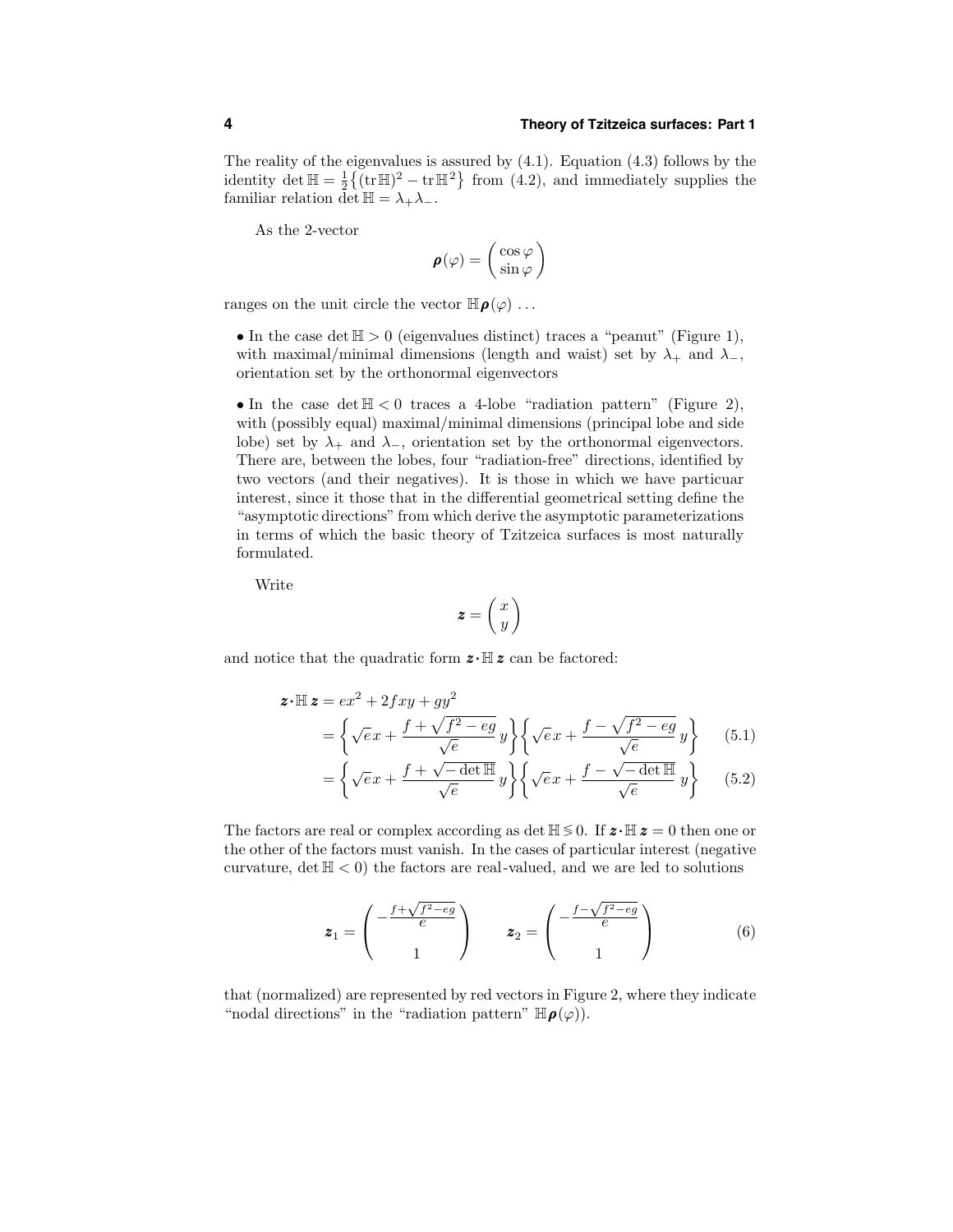**Geometric applications of the preceding material.** From (5)—change H to G—we see that the  $1^\mathrm{st}$  fundamental form can be written in the factored form

$$
ds^{2} = Edu^{2} + 2Fdudv + Gdv^{2}
$$
  
=  $\left\{\sqrt{E}du + \frac{F + \sqrt{F^{2} - EG}}{\sqrt{E}}dv\right\} \left\{\sqrt{E}du + \frac{F - \sqrt{F^{2} - EG}}{\sqrt{E}}dv\right\}$  (6.1)  
 $\left(-E + i\sqrt{det G} - \int_{C} - E - i\sqrt{det G}d\sqrt{E}\right)$ 

$$
= \left\{ \sqrt{E} du + \frac{F + i\sqrt{\det \mathbb{G}}}{\sqrt{E}} dv \right\} \left\{ \sqrt{E} du + \frac{F - i\sqrt{\det \mathbb{G}}}{\sqrt{E}} dv \right\}
$$
(6.2)

Equation (6) appears as equation (61) on page 92 of Eisenhart's Treatise on the Differential Geometry of Curves and Surfaces (1909), where it serves as the starting point for the conformal (= isothermic = isometric) parameterization of  $\Sigma$ . The idea there is to note that the factors (complex conjugates of one another) are inexact differential forms that can be rendered exact by the introduction suitable integrating factors.<sup>10</sup> This permits one to write

$$
ds^2 = \lambda(p, q) \cdot (dp^2 + dq^2)
$$

Of more immediate interest is the observation (compare  $(6)$ ) that the  $2<sup>nd</sup>$ fundamental form can be written

$$
edu^{2} + 2fdudv + g dv^{2}
$$
\n
$$
= \left\{ \sqrt{e} du + \frac{f + \sqrt{f^{2} - eg}}{\sqrt{e}} dv \right\} \left\{ \sqrt{e} du + \frac{f - \sqrt{f^{2} - eg}}{\sqrt{e}} dv \right\}
$$
\n
$$
= \left\{ \sqrt{e} du + \frac{f + \sqrt{-\det \mathbb{H}}}{\sqrt{e}} dv \right\} \left\{ \sqrt{e} du + \frac{f - \sqrt{-\det \mathbb{H}}}{\sqrt{e}} dv \right\}
$$
\n(7.1)\n(7.2)

where on surfaces of negative curvature (det  $H < 0$ ) the factors are real-valued. The differential vector

$$
\boldsymbol{d} = \left(\begin{array}{c} du \\ dv \end{array}\right)
$$

is said to be "asymptotic" (or "self-conjugate") if and only if  $\mathbf{d} \cdot \mathbb{H} \mathbf{d} = 0$ , which

<sup>10</sup> See "How to construct integrating factors: applications to the isothermal parameterization of surfaces"(March, 2016). It is shown there that (for example) the pseudosphere

$$
\mathbf{r}(u,v) = \begin{pmatrix} \operatorname{sech} u \cos v \\ \operatorname{sech} u \sin v \\ u - \tanh u \end{pmatrix} : ds^2 = \tanh^2 u \, du^2 + \operatorname{sech}^2 v \, dv^2
$$

can be parameterized

$$
\mathbf{r}(p,q) = \begin{pmatrix} q^{-1}\cos p \\ q^{-1}\sin p \\ \arccosh q - q^{-1}\sqrt{q^2 - 1} \end{pmatrix} \quad : \quad ds^2 = \mathrm{sech}^2 u \cdot (dp^2 + dq^2)
$$

where  $p(u, v) = v$ ,  $q(u, v) = \cosh u$ .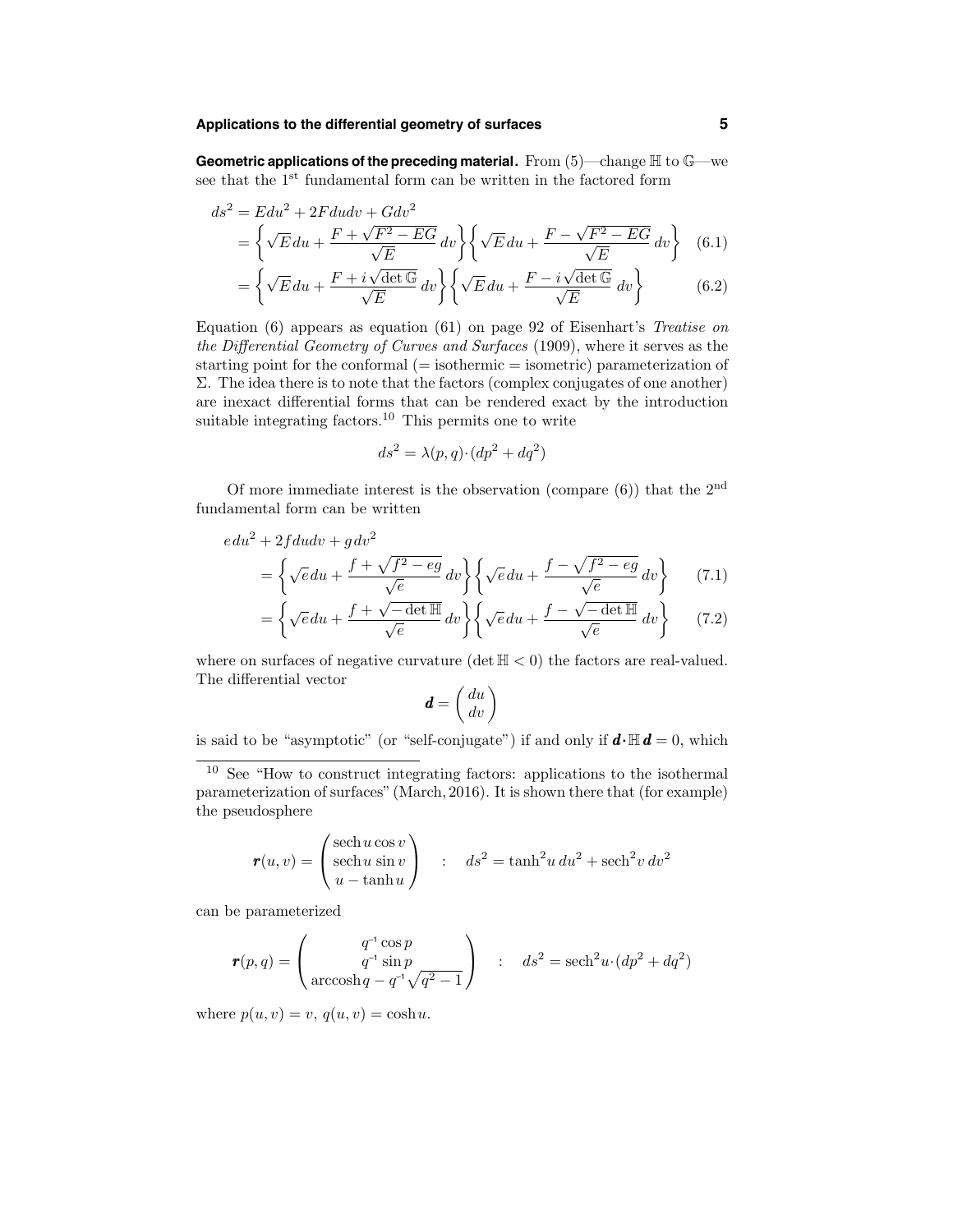if valid at all points on a curve  $u(v)$  entails the quadratic condition

$$
eu_v^2 + 2fu_v + g = 0
$$

and by (7) resolves into into two linear conditions

$$
\begin{cases}\n\frac{du}{dv} = -\frac{f - \sqrt{f^2 - eg}}{e} \\
\frac{du}{dv} = -\frac{f + \sqrt{f^2 - eg}}{e}\n\end{cases}
$$
\n(8)

with the implication that two such curves pass through every point  $\{u, v\}$  of  $\Sigma$ . Equations (8) are of a form  $du/dv = A(u, v)$  that only in favorable cases yields to explicit analytic solution.

EXAMPLE: THE UNIT PSEUDOSPHERE <sup>11</sup>

From the  $r(u, v)$  described on the preceding page one computes

$$
E = \tanh^{2} u \qquad e = -\operatorname{sech} u \tanh u
$$
  
\n
$$
F = 0 \qquad f = 0
$$
  
\n
$$
G = \operatorname{sech}^{2} u \qquad g = +\operatorname{sech} u \tanh u
$$
\n(9)

(note that  $K(u, v) = \det \mathbb{H}/\det \mathbb{G} = -1$  is immediate) and (8) becomes

$$
\frac{du}{dv} = \pm \sqrt{-g/e} = \pm 1 \quad \implies \quad u(v) = u_0 \pm v \quad \Leftrightarrow \quad v(u) = v_0 \pm u
$$

where  $u_0$  and  $v_0$  are constants of integration. The following equations serve therefore to inscribe on the pseudosphere two populations of asymptotic curves

$$
\mathbf{r}_{+}(u;v_{0}) = \begin{pmatrix} \operatorname{sech} u \cos(v_{0} + u) \\ \operatorname{sech} u \sin(v_{0} + u) \\ u - \tanh u \end{pmatrix}, \quad \mathbf{r}_{-}(u;v_{0}) = \begin{pmatrix} \operatorname{sech} u \cos(v_{0} - u) \\ \operatorname{sech} u \sin(v_{0} - u) \\ u - \tanh u \end{pmatrix}
$$

where  $v_0$  serves in each instance to distinguish one member of that population from all others. A unified "asymptotic parameterization of the pseudosphere" is one introduces new parameters  $\{\alpha, \beta\}$  by

$$
u = \alpha + \beta
$$

$$
v = \alpha - \beta
$$

Then

$$
\mathbf{r}(u,v) = \begin{pmatrix} \text{sech}\,u\cos v \\ \text{sech}\,u\,\sin v \\ u - \tanh u \end{pmatrix} \quad \text{becomes} \quad \mathbf{r}(\alpha,\beta) = \begin{pmatrix} \text{sech}(\alpha+\beta)\cos(\alpha-\beta) \\ \text{sech}(\alpha+\beta)\sin(\alpha-\beta) \\ (\alpha+\beta)-\tanh(\alpha+\beta) \end{pmatrix}
$$

which for  $\beta$  and  $\alpha$  variable produces a  $\beta$ -parameterized family of  $r_{+}$  curves, and for  $\alpha$  and  $\beta$  variable produces an  $\alpha$ -parameterized family of  $r_$  curves. I have

<sup>&</sup>lt;sup>11</sup> See "Differential geometry of some surfaces in 3-space" (December, 2015). page 24.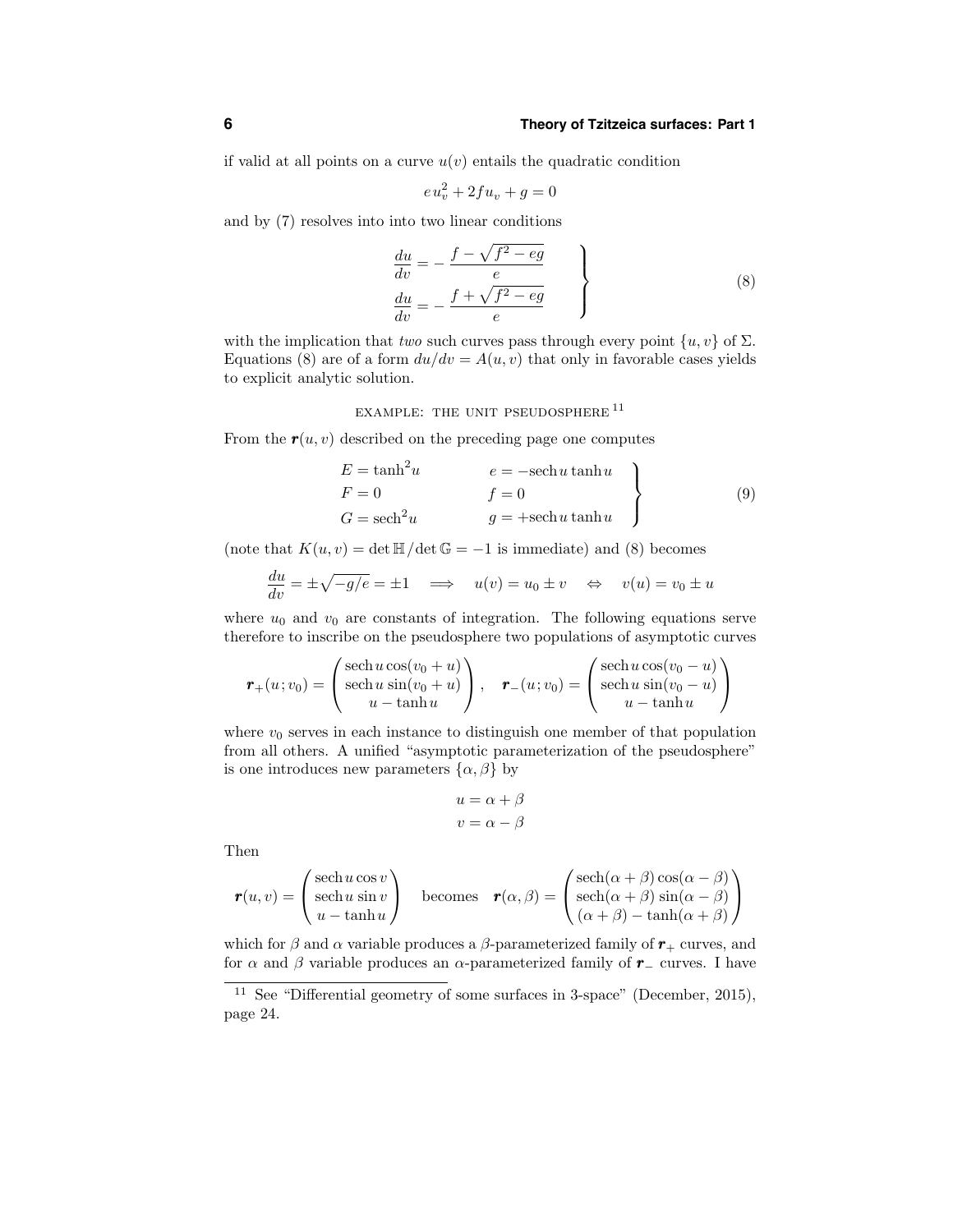recently demonstrated<sup>12</sup> that (not surprisingly) the elements of  $G$  transform as components of a covariant tensor of second rank, and that (more surprisingly) so also do the elements of  $\mathbb{H}$ , and  $13$  have illustrated those facts as they relate in the case  $\{u, v\} \rightarrow \{\alpha, \beta\}$  to the unit pseudosphere. In that case the transformation matrix

$$
\mathbb{J} = \begin{pmatrix} u_{\alpha} & u_{\beta} \\ v_{\alpha} & v_{\beta} \end{pmatrix} = \begin{pmatrix} 1 & 1 \\ 1 & -1 \end{pmatrix}
$$

so we have

$$
\mathbb{G}(\alpha,\beta) = \mathbb{J}^{\mathsf{T}}\mathbb{G}(u,v)\mathbb{J} = \mathbb{J}^{\mathsf{T}}\begin{pmatrix} \tanh^2 u & 0 \\ 0 & \operatorname{sech}^2 u \end{pmatrix} \mathbb{J}\Big|_{u \to \alpha + \beta}
$$

$$
= \begin{pmatrix} 1 & 1 - 2\operatorname{sech}^2(\alpha + \beta) \\ 1 - 2\operatorname{sech}^2(\alpha + \beta) & 1 \end{pmatrix} \tag{10.1}
$$

$$
\mathbb{H}(\alpha,\beta) = \mathbb{J}^{\mathsf{T}}\mathbb{H}(u,v)\mathbb{J} = \mathbb{J}^{\mathsf{T}}\begin{pmatrix} -\operatorname{sech}u\tanh u & 0 \\ 0 & \operatorname{sech}u\tanh u \end{pmatrix} \mathbb{J}\Big|_{u \to \alpha + \beta}
$$

$$
= \begin{pmatrix} 0 & -2\operatorname{sech}(\alpha + \beta)\tanh(\alpha + \beta) \\ -2\operatorname{sech}(\alpha + \beta)\tanh(\alpha + \beta) & 0 \end{pmatrix} \tag{10.2}
$$

From the diagonal elements of  $\mathbb{G}(\alpha,\beta)$  we learn that the tangent vectors  $\mathbf{r}_{\alpha}(\alpha,\beta)$ and  $\mathbf{r}_{\beta}(\alpha, \beta)$  are unit vectors, and therefore that

$$
\mathbf{r}_{\alpha}(\alpha,\beta)\cdot\mathbf{r}_{\beta}(\alpha,\beta) = 1 - 2\operatorname{sech}^{2}(\alpha+\beta) = \cos\omega(\alpha,\beta)
$$

where  $\omega(\alpha, \beta)$  is the angle of incidence of the asymptotic curves that intersect at  $\{\alpha, \beta\}$ . So  $\mathbb{G}(\alpha, \beta)$  can be written

$$
\mathbb{G}(\alpha,\beta) = \begin{pmatrix} 1 & \cos\omega(\alpha,\beta) \\ \cos\omega(\alpha,\beta) & 1 \end{pmatrix}
$$
 (11.1)

from which by  $K = -1$  it follows that

$$
\mathbb{H}(\alpha,\beta) = \pm \begin{pmatrix} 0 & \sin \omega(\alpha,\beta) \\ \sin \omega(\alpha,\beta) & 0 \end{pmatrix}
$$
 (11.2)

and indeed,  $[1-2 \operatorname{sech}^2 \theta]^2 + [-2 \operatorname{sech} \theta \tanh \theta]^2 = 1$  as one verifies by calculation. In the notes cited above<sup>12</sup> I rehearse the elegant consistency argument that leads from (10) to the conclusion that  $\omega(\alpha, \beta)$  is a solution of the sine-Gordon equation.

**General properties of surfaces of revolution.** Some of the pseudospheric results reported above—especially at (9) and (11)— are fairly distinctive. The question arises: To what extend do those results reflect general properties of surfaces of revolution (of which the pseudosphere is one); to what extent are they special to

<sup>12</sup> "Transformations of fundamental forms," (April, 2016).

<sup>13</sup> See pages 3–4 of the material just cited.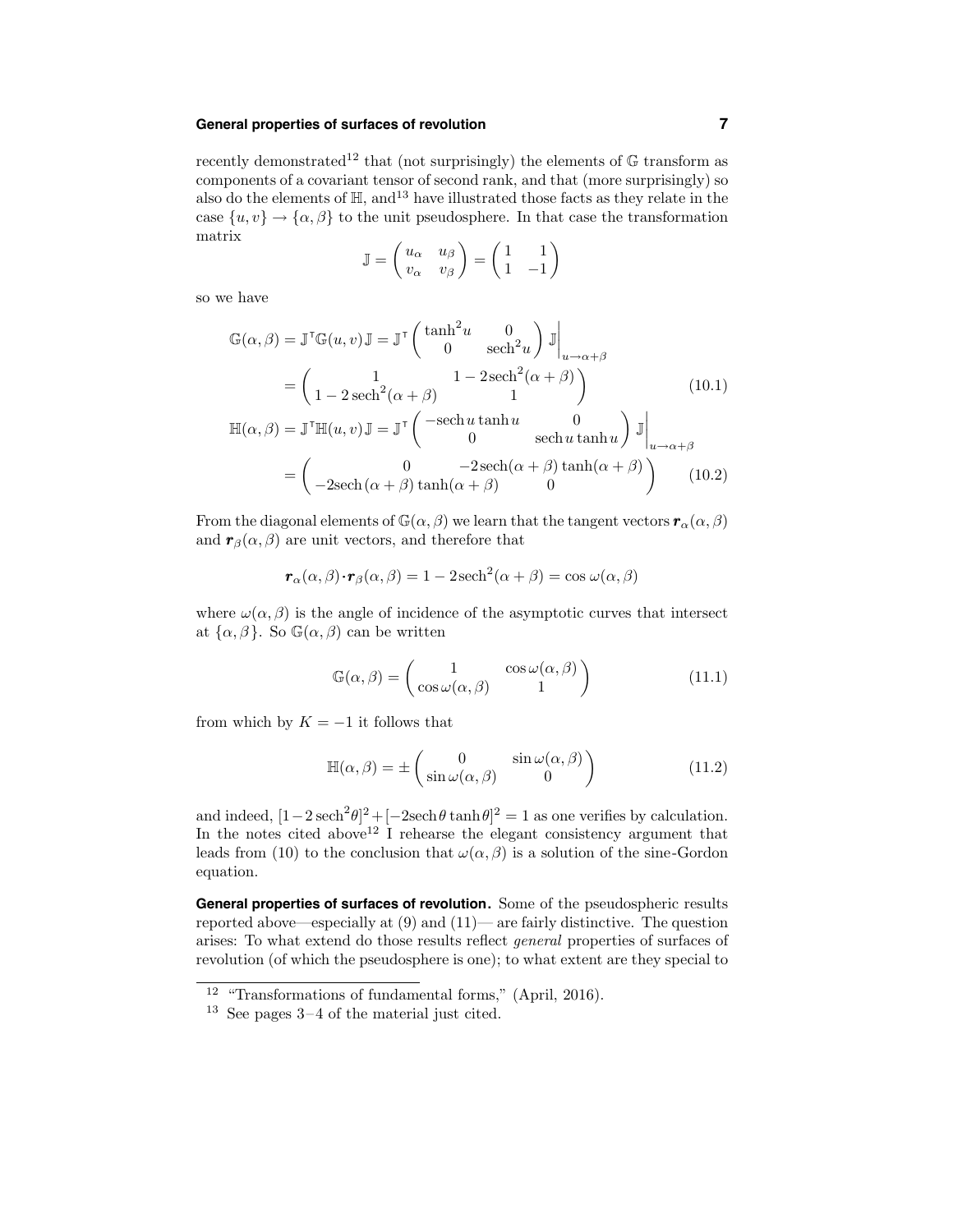the pseudosphere? That is the question that motivates the following discussion.

The general surface of revolution (about the z-axis) can be parameterized

$$
\mathbf{r}(u,v) = \begin{pmatrix} q(u)\cos v \\ q(u)\sin v \\ p(u) \end{pmatrix}
$$
 (12)

from which we compute  $r_u$ ,  $r_v$ 

$$
\boldsymbol{N} = \frac{\boldsymbol{r}_u \times \boldsymbol{r}_v}{|\boldsymbol{r}_u \times \boldsymbol{r}_v|} = \frac{1}{q\sqrt{p_u^2 + q_u^2}} \begin{pmatrix} -qp_u \cos v \\ -qp_u \sin v \\ qq_u \end{pmatrix}
$$
(13)

 $r_{uu}, r_{uv}, r_{vv}$  and by (1.2) and (2.2) obtain

$$
E = p_u^2 + q_u^2 \qquad e = (p_u^2 + q_u^2)^{-\frac{1}{2}} (q_u p_{uu} - p_u q_{uu})
$$
  
\n
$$
F = 0 \qquad f = 0
$$
  
\n
$$
G = q^2 \qquad g = (p_u^2 + q_u^2)^{-\frac{1}{2}} q p_u
$$
\n(14)

which is structurally similar to (9). The shape matrix

$$
\mathbb{S} = \frac{1}{EG - F^2} \begin{pmatrix} G & -F \\ -F & E \end{pmatrix} \begin{pmatrix} e & f \\ f & g \end{pmatrix}
$$

assumes therefore the form

$$
\mathbb{S} = \frac{1}{EG} \begin{pmatrix} G & 0 \\ 0 & E \end{pmatrix} \begin{pmatrix} e & 0 \\ 0 & g \end{pmatrix} = \frac{1}{EG} \begin{pmatrix} Ge & 0 \\ 0 & Eg \end{pmatrix} = \begin{pmatrix} e/E & 0 \\ 0 & g/G \end{pmatrix} \tag{15}
$$

Generally, the eigenvalues of S are the principal curvatures  $\{k_1, k_2\}$  and det S —their product—is the Gaussian curvature  $K$ . It follows therefore from (15) that for surfaces of revolution we have

$$
k_1 = e/E = (p_u^2 + q_u^2)^{-\frac{3}{2}} (q_u p_{uu} - p_u q_{uu})
$$
\n(16.1.1)

$$
k_2 = g/G = q^{-1}(p_u^2 + q_u^2)^{-\frac{1}{2}} p_u \tag{16.1.2}
$$

$$
K = eg/EG = \frac{p_u(q_u p_{uu} - p_u q_{uu})}{q(p_u^2 + q_u^2)^2}
$$
\n(16.2)

Coordinated sign ambiguities are introduced into  $\{k_1, k_2\}$  by the  $(p_u^2 + q_u^2)^{-\frac{1}{2}}$ factors; the sign of  $K$  is that of the numerator. Equations  $(16.1)$  conform to our intuitive expectation that the principal curves on surfaces of revolution are medians and (circular) parallels, both of which are plane curves. To see this, recall that the curvature of a t-parameterized plane curve  $\{x(t), y(t)\}\$ is given by

curvature = 
$$
\pm \frac{x_t y_{tt} - y_t x_{tt}}{(x_t^2 + y_t^2)^{\frac{3}{2}}}
$$
 : sign fixed by convention

For medians  $\{p(u), q(u)\}\$  we therefore have

$$
k_{\text{median}} = \pm \frac{p_u q_{uu} - q_u p_{uu}}{(p_u^2 + q_u^2)^{\frac{3}{2}}} = k_1 \text{ if select minus sign}
$$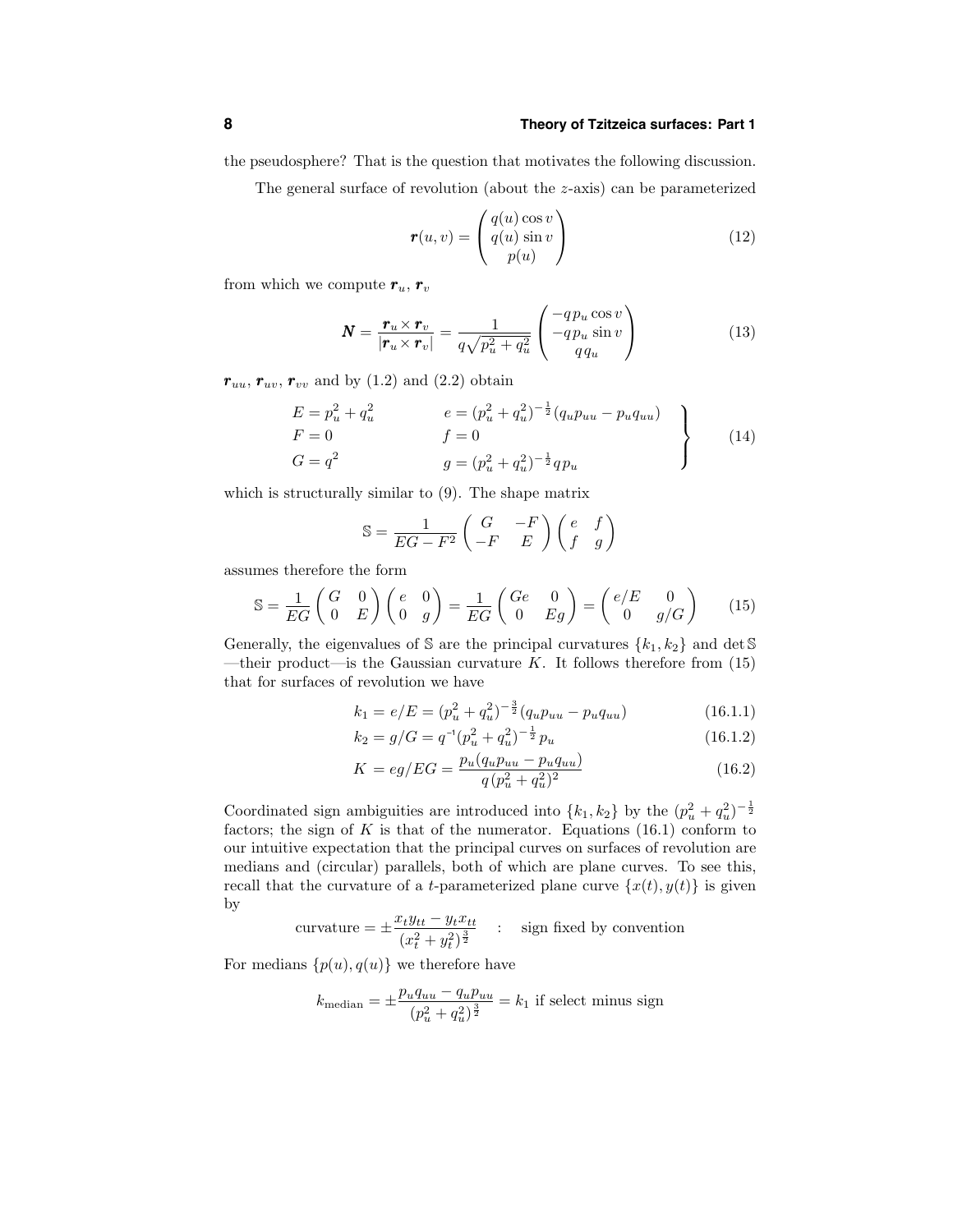The parallels at u are v-parameterized circles  $\{q \cos v, q \sin v\}$  of radius  $q(u)$ , so have curvature

$$
k_{\text{parallel}} = q^{-1}(u)
$$

as follows also from (16.1.2) by  $q_u = 0$  (radius is constant on the u-parallel):

$$
k_2 = q^{-1} \frac{p_u}{\sqrt{p_u^2}} = \pm q^{-1}(u)
$$

When—as above—the theory of plane-curve curvature is applied to plane curves on surfaces the geometry of the surface forces  $(via \, \mathbb{S})$  a consistent resolution of the sign ambiguities, which reduce to a single ambiguity/convention—the sign assigned to the unit normal  $N$ , which controls the signs of *both*  $k_1$  and  $k_2$ , and leaves the sign of K unchanged.

Looking now to the construction of **asymptotic curves** on surfaces of revolution, we by (8) have

$$
\frac{du}{dv} = \pm \sqrt{-g/e} \tag{17}
$$

Invariably E and G are positive, so from (16.2) we see that  $K \ge 0$  according as  $e$  and  $g$  are of the same or opposite sign. Clearly, we can proceed only in the latter case; *i.e.*, when  $K < 0.14$  The solutions of (17)—since  $\sqrt{-g/e}$  is a  $(\text{real-valued})$  function of  $u$ —are obtained by functional inversion of the functions

$$
v(u) = \int^u \frac{1}{\sqrt{-g/e}} du'
$$

We can expect both the integration and the functional inversion to be intractable except in favorable cases, but—as will emerge—neither problem needs actually to be addressed. If the functions  $u(v)$ —which differ from one another only by additive constants of integration—were in hand we would have two classes of asymptotic curves inscribed on the surface or revolution  $\Sigma$ :<sup>15</sup>

$$
\mathbf{\alpha}(v) = \mathbf{r}(+u(v), v)
$$

$$
\mathbf{\beta}(v) = \mathbf{r}(-u(v), v)
$$

Members of the class  $\{\mathcal{C}_{\alpha}\}\$ are distinguished from one another by the values assigned to the respective constants of integration (ditto members of the class  $\{\mathcal{C}_{\beta}\}\)$ . The curves  $\{\mathcal{C}_{\alpha}\}\)$  and  $\{\mathcal{C}_{\beta}\}\)$  serve jointly to inscribe on  $\Sigma$  the "asymptotic coordinate system"  $\{\alpha, \beta\}$ . We look to the construction of  $\mathbb{G}(\alpha, \beta)$ :

 $14$  This is precisely the point that emerges when one compares Figure 1 with Figure 2.

<sup>&</sup>lt;sup>15</sup> Since the elements of  $\mathbb{G}(u, v)$ ,  $\mathbb{H}(u, v)$  were seen at (14) to be *v*-independent functions of  $u$ , it might seem most natural to adopt  $u$  as the variable when describing asymptotic curves. But as I learned the hard way, the theory unfolds most simply when (as below) that role is assigned to  $v$ , which enters with characteristic simplicity into the structure of  $r(u, v)$  and speaks to the rotational invariance of surfaces of revolution.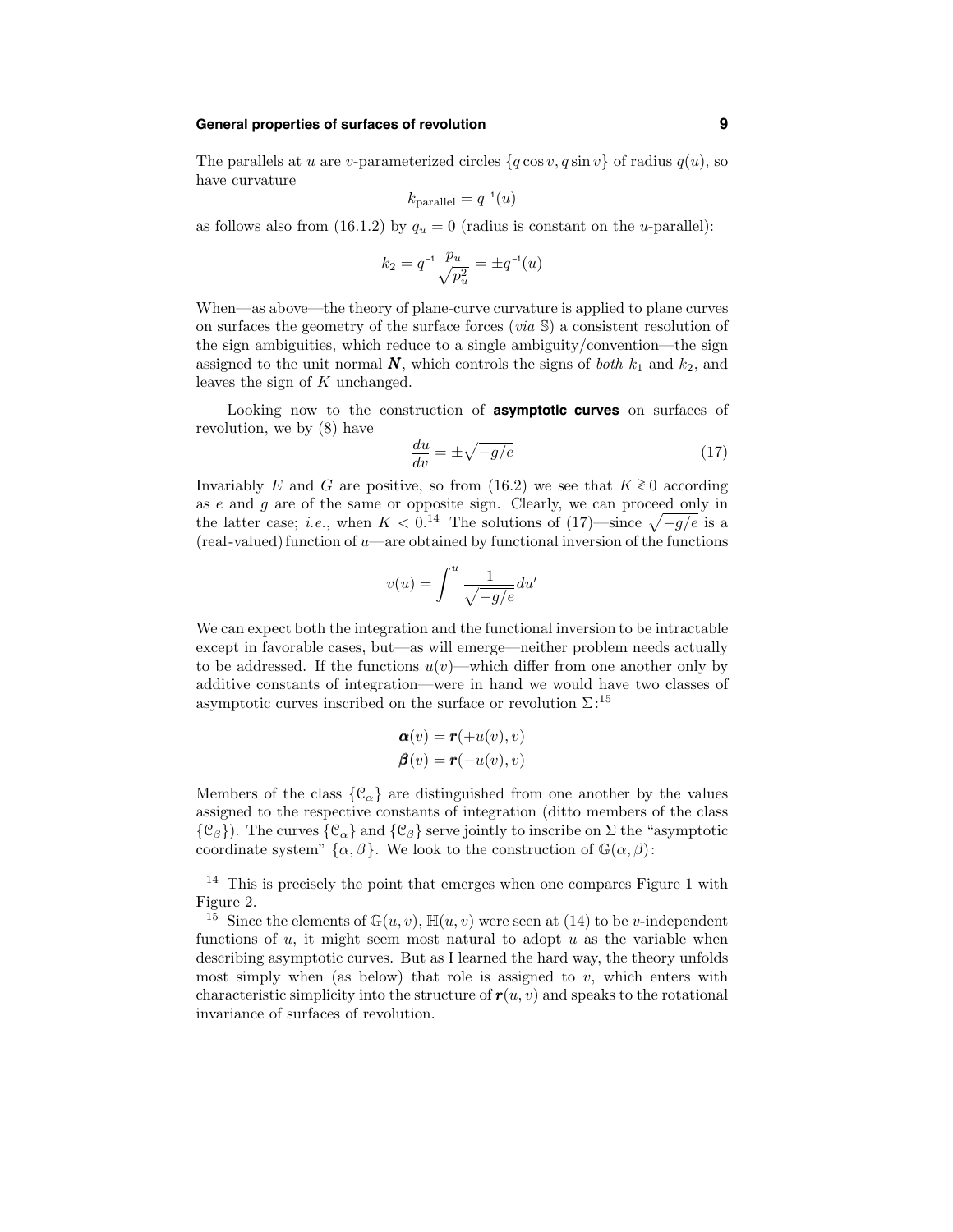From the asymptotic tangent vectors

$$
\mathbf{r}_{\alpha} = u_v \mathbf{r}_u + \mathbf{r}_v
$$
  
\n
$$
\mathbf{r}_{\beta} = u_v \mathbf{r}_u - \mathbf{r}_v
$$
\n(18.1)

we construct

$$
\mathbf{r}_{\alpha} \cdot \mathbf{r}_{\alpha} = (u_v \mathbf{r}_u + \mathbf{r}_v) \cdot (u_v \mathbf{r}_u + \mathbf{r}_v) = u_v u_v E + 2u_v F + G
$$
  
\n
$$
\mathbf{r}_{\alpha} \cdot \mathbf{r}_{\beta} = (u_v \mathbf{r}_u + \mathbf{r}_v) \cdot (u_v \mathbf{r}_u - \mathbf{r}_v) = u_v u_v E - G
$$
  
\n
$$
\mathbf{r}_{\beta} \cdot \mathbf{r}_{\beta} = (u_v \mathbf{r}_u - \mathbf{r}_v) \cdot (u_v \mathbf{r}_u - \mathbf{r}_v) = u_v u_v E - 2u_v F + G
$$

But (14) gives  $F = 0$  and (17) gives  $u_v u_v = -g/e$ , so we have

$$
\mathbb{G}(\alpha,\beta) = \begin{pmatrix} \xi E + G & \xi E - G \\ \xi E - G & \xi E + G \end{pmatrix}
$$
 (19.1)

where

$$
\xi(u) = -g/e = \frac{qp_u}{p_u q_{uu} - q_u p_{uu}} \quad : \quad \text{positive real if } K < 0
$$

Proceeding similarly from (18.1) and its normal counterparts

$$
\begin{aligned} \boldsymbol{N}_{\alpha} &= u_v \boldsymbol{N}_u + \boldsymbol{N}_v \\ \boldsymbol{N}_{\beta} &= u_v \boldsymbol{N}_u - \boldsymbol{N}_v \end{aligned} \tag{18.2}
$$

we construct

$$
-\mathbf{r}_{\alpha} \cdot \mathbf{N}_{\alpha} = -(u_v \mathbf{r}_u + \mathbf{r}_v) \cdot (u_v \mathbf{N}_u + \mathbf{N}_v) = u_v u_v e + 2u_u f + g
$$
  

$$
-\mathbf{r}_{\alpha} \cdot \mathbf{N}_{\beta} = -(u_v \mathbf{r}_u + \mathbf{r}_v) \cdot (u_v \mathbf{N}_u - \mathbf{N}_v) = u_v u_v e - g
$$
  

$$
-\mathbf{r}_{\beta} \cdot \mathbf{N}_{\alpha} = -(u_v \mathbf{r}_u - \mathbf{r}_v) \cdot (u_v \mathbf{N}_u + \mathbf{N}_v) = u_v u_v e - g
$$
  

$$
-\mathbf{r}_{\beta} \cdot \mathbf{N}_{\beta} = -(u_v \mathbf{r}_u - \mathbf{r}_v) \cdot (u_v \mathbf{N}_u - \mathbf{N}_v) = u_v u_v e - 2u_u f + g
$$

which by  $f = 0$  give

$$
\mathbb{H}(\alpha,\beta) = \begin{pmatrix} \xi e + g & \xi e - g \\ \xi e - g & \xi e + g \end{pmatrix} = \begin{pmatrix} 0 & -2g \\ -2g & 0 \end{pmatrix}
$$
 (19.2)

The real symmetric matrix  $\mathbb{G}(\alpha,\beta)$  is real and symmetric, so can by a rotation be brought to a diagonal form that exposes its eigenvalues  $\{2\xi E, 2G\}$ , which by a diagonal rescaling can be brought into coincidence with the eigenvalues  ${E, G}$  of  $\mathbb{G}(u, v)$ . We are led thus to the transformation matrix

$$
\mathbb{J} = \begin{pmatrix} \sqrt{\xi} & \sqrt{\xi} \\ 1 & -1 \end{pmatrix}
$$

that achieves

$$
\mathbb{J}^{\mathsf{T}}\mathbb{G}(u,v)\mathbb{J} = \mathbb{G}(\alpha,\beta)
$$
  

$$
\mathbb{J}^{\mathsf{T}}\mathbb{H}(u,v)\mathbb{J} = \mathbb{H}(\alpha,\beta)
$$
 (20)

that in the pseudospheric case  $(\xi = 1)$  are found to reproduce (10). The elements of  $\mathbb{G}(\alpha, \beta)$  and  $\mathbb{H}(\alpha, \beta)$  are displayed at (19) and again at (20) as functions—inappropriately—of u. This defect can be removed when it is recalled that J refers to the coordinate transformation  $\{u, v\} \rightarrow \{\alpha, \beta\}$ . Specifically<sup>12</sup>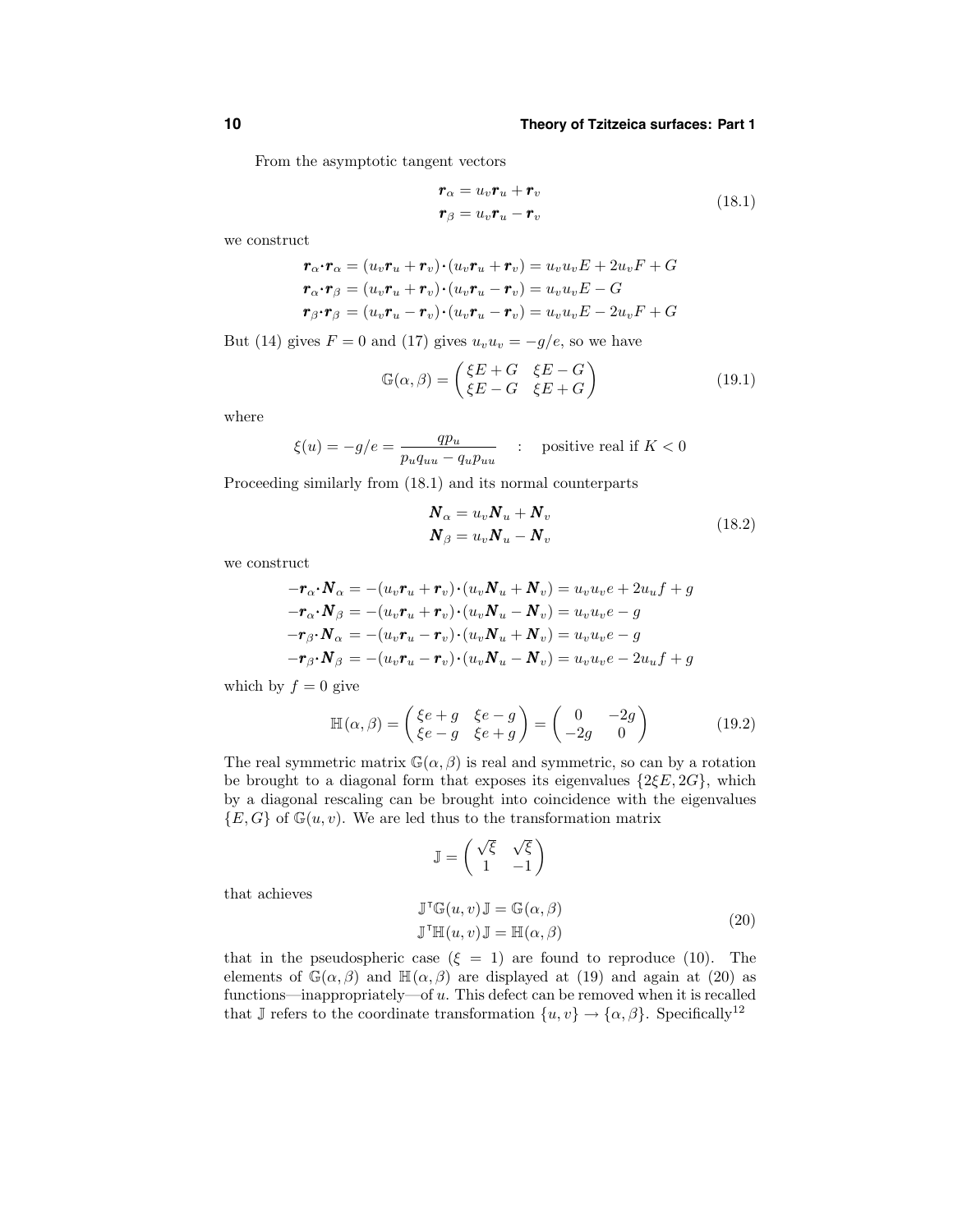$$
\mathbb{J} = \begin{pmatrix} \sqrt{\xi} & \sqrt{\xi} \\ 1 & -1 \end{pmatrix} = \begin{pmatrix} u_{\alpha} & u_{\beta} \\ v_{\alpha} & v_{\beta} \end{pmatrix}
$$

which gives

$$
u = \sqrt{\xi(u)}(\alpha + \beta)
$$
  
\n
$$
v = \alpha - \beta
$$
\n(21)

Let  $u(w)$  denote the functional inverse of  $w(u) = u/\sqrt{\xi(u)}$ . Then

$$
p(u) = p(u(w)) \equiv P(w)
$$
  

$$
q(u) = q(u(w)) \equiv Q(w)
$$

and (12) becomes

$$
\boldsymbol{r}(w,v) = \begin{pmatrix} Q(w)\cos v \\ Q(w)\sin v \\ P(w) \end{pmatrix}
$$

which by (21) becomes

$$
\mathbf{r}(\alpha,\beta) = \begin{pmatrix} Q(\alpha+\beta)\cos(\alpha-\beta) \\ Q(\alpha+\beta)\sin(\alpha-\beta) \\ P(\alpha+\beta) \end{pmatrix}
$$
(22)

In the pseudospheric case  $(\xi = 1)$  the u-w distinction disappears and one recovers precisely the result that appears at the bottom of page 6. As a consistency check we observe, for example, that (22) gives

$$
\mathbb{G}(\alpha,\beta)=\begin{pmatrix} \bm{r}_{\alpha}\!\boldsymbol{\cdot}\!\bm{r}_{\alpha} & \bm{r}_{\alpha}\!\boldsymbol{\cdot\!}\!\bm{r}_{\beta} \\ \bm{r}_{\beta}\!\boldsymbol{\cdot}\!\bm{r}_{\alpha} & \bm{r}_{\beta}\!\boldsymbol{\cdot\!}\!\bm{r}_{\beta} \end{pmatrix}=\begin{pmatrix} (P'^2+Q'^2)+Q^2 & (P'^2+Q'^2)-Q^2 \\ (P'^2+Q'^2)-Q^2 & (P'^2+Q'^2)+Q^2 \end{pmatrix}
$$

which conforms to (19.1) since

$$
\xi E \pm G = \xi \left[ p_u^2(u) + q_u^2(u) \right] \pm q^2(u)
$$

$$
= \xi \left[ \left( \frac{1}{\sqrt{\xi}} P' \right)^2 + \left( \frac{1}{\sqrt{\xi}} Q' \right)^2 \right] \pm Q^2
$$

It seems to me remarkable that we have managed to achieve (21) and (22) without having actually to solve either of the intractable problems mentioned on page 9.

Let rescaled variables  $\{a, b\}$  be defined by

$$
\alpha = a/\sqrt{R}
$$
  
with 
$$
R = (P'^2 + Q'^2) + Q^2 = \xi E + G
$$
  

$$
\beta = b/\sqrt{R}
$$

The associated transformation matrix

$$
\mathbb{K} = \begin{pmatrix} \alpha_a & \alpha_b \\ \beta_a & \beta_b \end{pmatrix} = \frac{1}{\sqrt{R}} \begin{pmatrix} 1 & 0 \\ 0 & 1 \end{pmatrix}
$$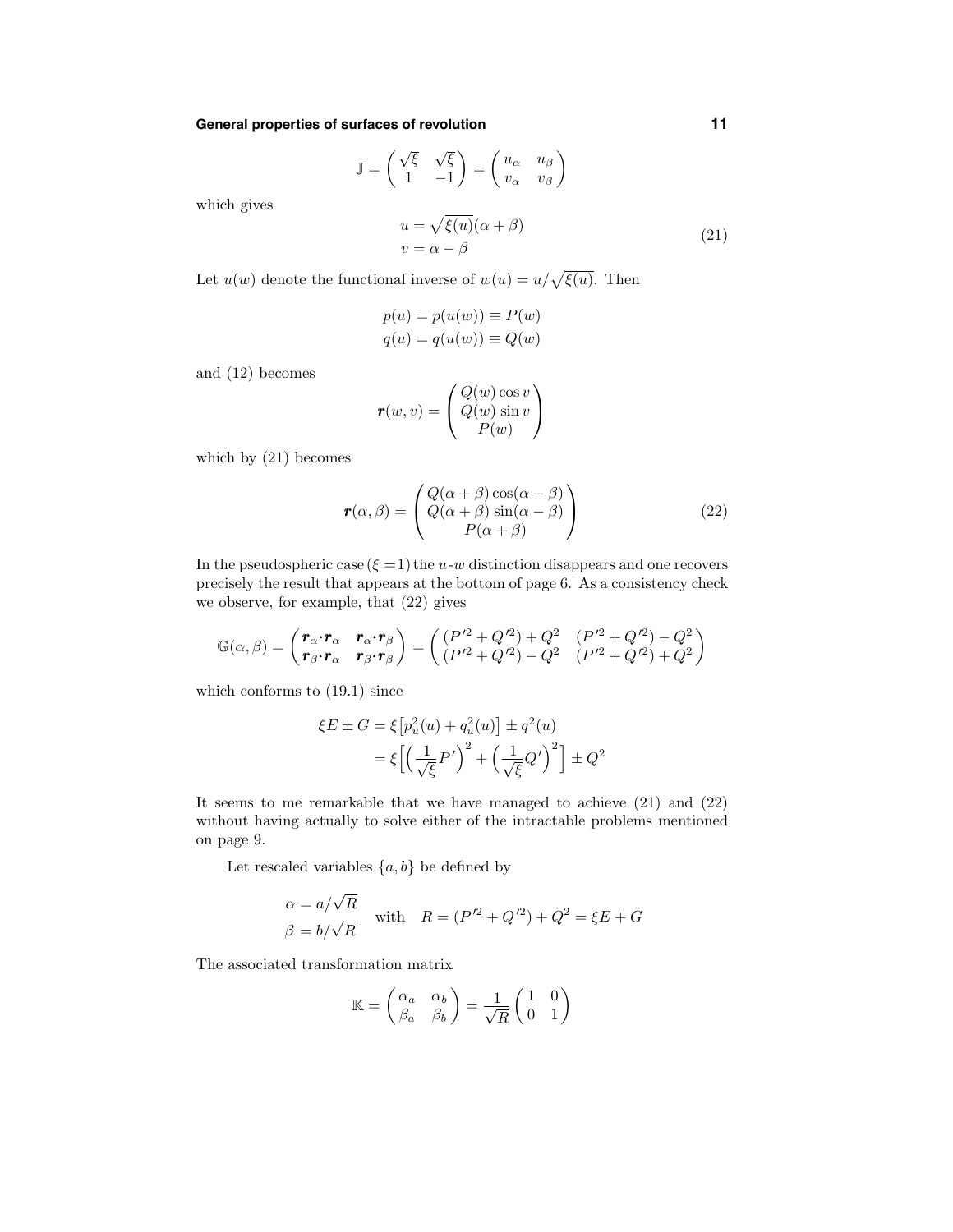sends  $\mathbb{G}(\alpha,\beta)$  and  $\mathbb{H}(\alpha,\beta)$  to

$$
\mathbb{G}(a, b) = \mathbb{K}^{\mathsf{T}} \mathbb{G}(\alpha, \beta) \mathbb{K} = \begin{pmatrix} 1 & C \\ C & 1 \end{pmatrix} : C = \frac{\xi E - G}{\xi E + G}
$$

$$
\mathbb{H}(a, b) = \mathbb{K}^{\mathsf{T}} \mathbb{H}(\alpha, \beta) \mathbb{K} = \begin{pmatrix} 0 & S \\ S & 0 \end{pmatrix} : S = \frac{-2g}{\xi E + G}
$$

which are structurally similar to  $(10)$ . In pseudospheric cases—but not more generally—one has  $C^2 + S^2 = 1$ , giving  $K_{\text{pseudosphere}} = -1$ .

In the special case  $p(u) = u$  one has  $p_u = 1$  and  $p_{uu} = 0$ , which causes many of the results reported above to assume a much simpler appearance.<sup>16</sup> But the resulting "natural parameterization"

$$
\mathbf{r}(t,v) = \begin{pmatrix} r(t)\cos v \\ r(t)\sin v \\ t \end{pmatrix}
$$

of the surface of revolution  $\Sigma$  is not always accessible, for to write  $r(t) = q(u(t))$ one must be able to construct the functional inverse  $u(t)$  of  $p(u) = t$  which—as in the case  $p(u) = u - \tanh u$  of the pseudosphere—may not be feasible.

**Geodesics** on the surface of revolution  $\Sigma$  (assume  $r(u, v)$  to have the form (12)) arise from a variational requirement that by  $g_{12} = 0$  leads to the Euler equation

$$
\left\{\frac{d}{du}\frac{\partial}{\partial v_u} - \frac{\partial}{\partial v}\right\}\sqrt{g_{11} + g_{22}v_u^2} = 0
$$

The rotational symmetry characteristic of such surfaces is reflected in the v-independence of  $g_{11}$  and  $g_{22}$  and leads to the first integral ("conservation law" analogous to conserved angular momentum)

$$
\frac{g_{22}v_u}{\sqrt{g_{11} + g_{22}v_u^2}} = c
$$

from which follow a pair of first-order differential equations

$$
v_u = \pm c \sqrt{\frac{g_{11}}{g_{22}(g_{22} - c^2)}} = \pm c \frac{\sqrt{p_u^2 + q_u^2}}{q\sqrt{p_u^2 - c^2}}
$$

These can—in principle—be solve by quadrature, but the integral is intractable except in favorable cases, of which a few (sphere, cylindar, cone, paraboloid, hexenhut, pseudosphere) are discussed in the essays just cited.<sup>16</sup> The equations

$$
\pmb{\gamma}_{\pm}(u) = \pmb{r}(u, v(u, \pm c))
$$

serve to instribe "geodesic coordinates" on the surface  $\Sigma$ . Powerful insight into

<sup>&</sup>lt;sup>16</sup> See "Geodesics on surfaces of revolution" (January, 2016), pages  $7-10$ ; "Clairault's theorem" (January, 2016), pages 4–12.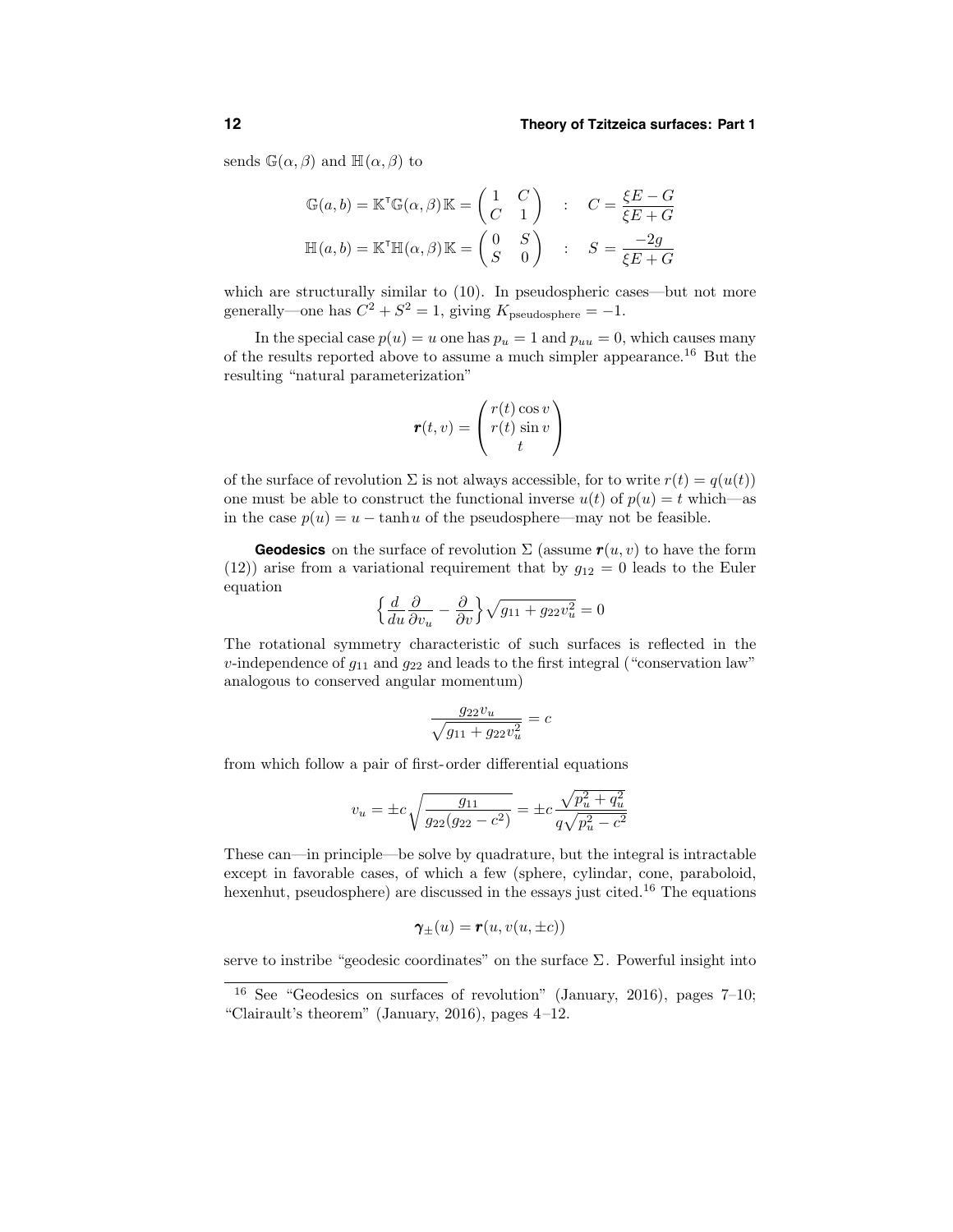the form assumed by geodesics on surfaces of revolution is provided by Clairaut's theorem.<sup>16</sup> The construction of real-valued asymptotic curves was seen to require  $K < 0$ . No such restriction pertains to the construction of geodesics.

Looking to the construction of **conformal** (or "isothermal") coordinates, we saw at  $(14)$  that on surfaces of the form  $(12)$ 

$$
ds^{2} = E du^{2} + G dv^{2} = (\sqrt{E} du + i \sqrt{G} dv)(\sqrt{E} du - i \sqrt{G} dv)
$$

where  $E(u) = p_u^2 + q_u^2$  and  $G(u) = q^2$ . The factors are differential forms (complex conjugates of one another), and from

$$
\frac{\partial \sqrt{E}}{\partial v} = 0
$$
  
 $\neq \frac{\partial \sqrt{G}}{\partial u}$  except in the cylindrical case:  $q(u) = \text{constant}$ 

are seen to be inexact except in the special case mentioned.<sup>17</sup> From the first factor  $dF = (\sqrt{E}du + i\sqrt{G}dv)$  we are led to Pfaff's equation

$$
\frac{dv}{du} - i\sqrt{E/G} = 0
$$

we obtain

$$
v(u; a) = i \int_{-\infty}^{u} \sqrt{E/G} \, du' \quad : \quad a \text{ a constant of integration} \tag{23}
$$

which describes an a-parameterized population of curves on the complex  $(u, v)$ -plane. Let

$$
f(u,v) = a
$$

provide the implicit description of the  $a<sup>th</sup>$  member of that population. Then

$$
\frac{d}{du}f(u,v) = \frac{\partial f}{\partial u} + \frac{\partial f}{\partial v}\frac{dv}{du} = \frac{da}{du} = 0
$$

gives

$$
\frac{\partial f}{\partial u} + i \frac{\partial f}{\partial v} \sqrt{E/G} = 0 \quad \text{whence} \quad i\sqrt{G} \frac{\partial f}{\partial u} = \sqrt{E} \frac{\partial f}{\partial v} \equiv i\chi \sqrt{EG}
$$

With  $\chi$  thus defined we have

$$
\frac{\partial f}{\partial u} = \chi \sqrt{E} \quad \text{and} \quad \frac{\partial f}{\partial v} = i \chi \sqrt{G}
$$

giving

$$
\chi = \frac{1}{\sqrt{E}} \frac{\partial f}{\partial u} = \frac{1}{i\sqrt{G}} \frac{\partial f}{\partial v}
$$

<sup>&</sup>lt;sup>17</sup> Which by  $q_u = 0 \Rightarrow e = 0 \Rightarrow \det \mathbb{H} = 0 \Rightarrow K = 0$  is seen to be essentially planar.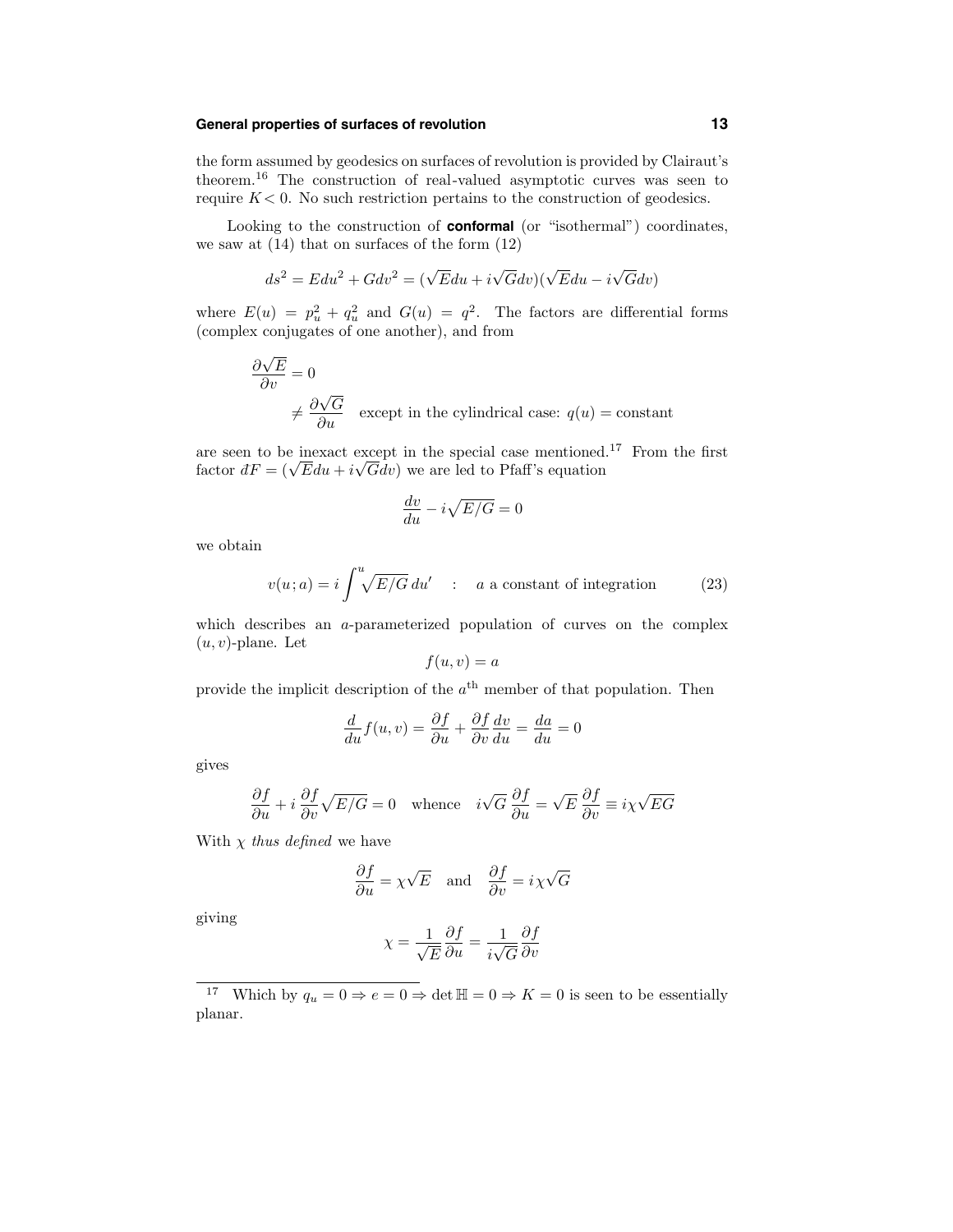and

$$
\chi dF = \frac{\partial f}{\partial u} du + \frac{\partial f}{\partial v} dv = df
$$

So though  $dF$  is inexact,  $\chi dF = df$  is exact, rendered exact by the "integrating" factor"  $\chi(u, v)$ . Complex conjugation supplies  $\bar{\chi} d\bar{F} = d\bar{f}$  whence

$$
ds^2 = dF d\bar{F} = \lambda(u, v) \cdot d f d\bar{f} \quad \text{with} \quad \lambda = (\chi \bar{\chi})^{-1}
$$

Resolving  $f(u, v)$  into its real and imaginary parts

$$
f(u, v) = x(u, v) + iy(u, v)
$$

we arrive finally at this conformal representation

$$
ds^2 = \Lambda(x, y) \cdot (dx^2 + dy^2)
$$
 (24)

of the metric structure of  $\Sigma$ , by means of which the geometry of  $\Sigma$  can be portrayed on the complex plane. Practical success of the program hinges  $(i)$  on one's ability to execute the integral (23)—which one can expect to be intractable except in favorable cases—and  $(ii)$  one one's ability to perform the functional inversions  $\{x(u, v), y(u, v)\}\rightarrow \{u(x, y), v(x, y)\}\$  required to construct

$$
\Lambda(x, y) = \lambda(u(x, y), v(x, y))
$$

and—more fundamentally—to construct

$$
\mathbf{R}(x,y) = \mathbf{r}(u(x,y),v(x,y))
$$

The functions  $\{x(u, v), y(u, v)\}$  satisfy the Cauchy-Riemann equations

$$
\frac{\partial x}{\partial u} = \frac{\partial y}{\partial v}, \quad \frac{\partial x}{\partial v} = -\frac{\partial y}{\partial u}
$$

which are well known to be conformally invariant; there exist therefore infinitely many conformal parameterizations of any given surface  $\Sigma$ , whether or not it be a surface of revolution. For surfaces of the latter type the factorization of  $ds^2$ is made particularly simple by the diagonal structure of  $\mathbb{G}(u, v)$ .<sup>18</sup> Conformal parameterizations of the sphere and pseudosphere are worked out in the source just cited. It was the latter that permitted Beltrami (1868) to devise the first explicit model of the non-Euclidean geometry contemplated by János Bolyai  $(1823)$  and Nikolai Lobachevsky  $(1829)$ .<sup>19</sup> That work engaged the creative attention of Klein and Poincaré and the admiration of Hilbert, who considered the work initiated by Bolyai and Lobachevsky to have been one of the two greatest accomplishments of 19th century mathematics.

<sup>18</sup> For factorization in the general case see "How to construct integrating factors: applications to the isothermal parameterization of surfaces" (March, 2016), page 6.

<sup>&</sup>lt;sup>19</sup> That story is sketched on pages  $8-13$  of "Pseudospheric Tales" (February, 2016).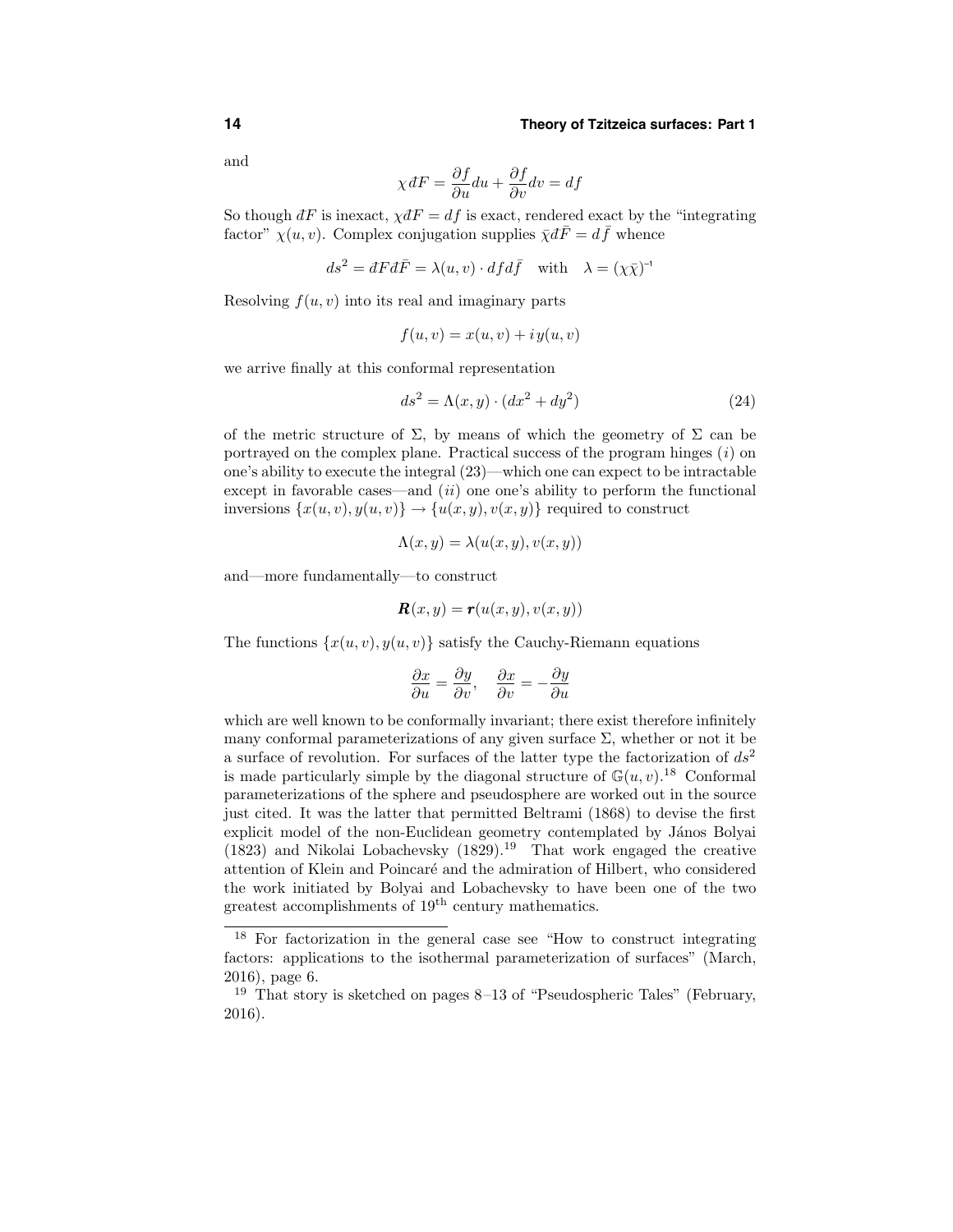#### **Liouville surfaces 15**

That arbitrary surfaces  $\Sigma$  —not just surfaces of revolution—admit of conformal (isothermal) parameterization was established by Gauss (1822), who built upon a result special to surfaces of revolution that was obtained by Lagrange in 1779.

**Definition and properties of Liouville surfaces.** Surfaces of revolution, when presented in the  $\{u, v\}$ -parameterized form  $(12)$ , can be inscribed with conformal coordinates almost trivially. For (see again page 13) the  $1<sup>st</sup>$  fundamental form

$$
ds^2 = E(u)du^2 + G(u)dv^2
$$

—which informs us that the  $\{u, v\}$  parameters are already orthogonal (they refer after all to medians and parallels)—can be written

$$
ds^{2} = G(u)[W(u)du^{2} + dv^{2}] \quad : \quad W(u) = E(u)/G(u)
$$

Introduce a new parameter w by  $dw = \sqrt{W(u)} du$ ; *i.e.*, by

$$
w(u) = \int^u \sqrt{W(u')} du' \quad : \quad \text{inversely } u = u(w)
$$

Then

$$
ds^{2} = \lambda(w) \cdot (dw^{2} + dv^{2}) \quad : \quad \lambda(w) = G(u(w))
$$

The curves of constant  $w$  are simply medians to which we have assigned new names, (still) manifestly orthogonal to the curves of constant  $v$ .

"Liouville surfaces" are surfaces  $\Sigma$  that admit of parameterizations in which the  $1<sup>st</sup>$  fundamental form assumes the structure<sup>20</sup>

$$
ds^{2} = (U(u) + V(v)) \cdot (du^{2} + dv^{2})
$$
\n(25)

Clearly, all surfaces of revolution are (set  $V(v) = 0$ ) Liouville surfaces, but not conversely. The specialized form that Liouville assigns in (25) to the Λ-multiplier in (24) is—by no means accidentally, as will emerge—reminiscent of the additive structure of the dynamical Lagrangians

$$
L = \frac{1}{2}u \cdot (\dot{\xi}^2 + \dot{\eta}^2) + \frac{w_1(\xi) + w_2(\eta)}{u} \quad : \quad u = u_1(\xi) + u_2(\eta)
$$

that motivated Liouville to devise the ingenious separation of variables procedure that bears his name in mechanics.<sup>21</sup> That procedure acquires a deeper aspect when rendered in the languages of Hamiltonian mechanics and

 $20$  The surfaces that now bear his name were first discussed by Joseph Liouville (1809–1892) in 1846. They are not mentioned in Rogers & Schief or in Andrew Pressley's text. They make brief appearances in Manfredo do Carmo's Differential Geometry of Curves  $\mathcal{B}$  Surfaces (Exercise 21, page 263) and in Barrett O'Neill's Elementary Differential Geometry (Exercise 18, page 339). They are treated fairly extensively in Eisenhart's Treatise (§§91, 93, 98).

<sup>&</sup>lt;sup>21</sup> See "Kepler problem by descent from the Euler problem," (1995),  $\S$ §3 & 4; Eli Snyder, "Euler's Problem: The Problem of Two Centers," (Reed College thesis, 1996).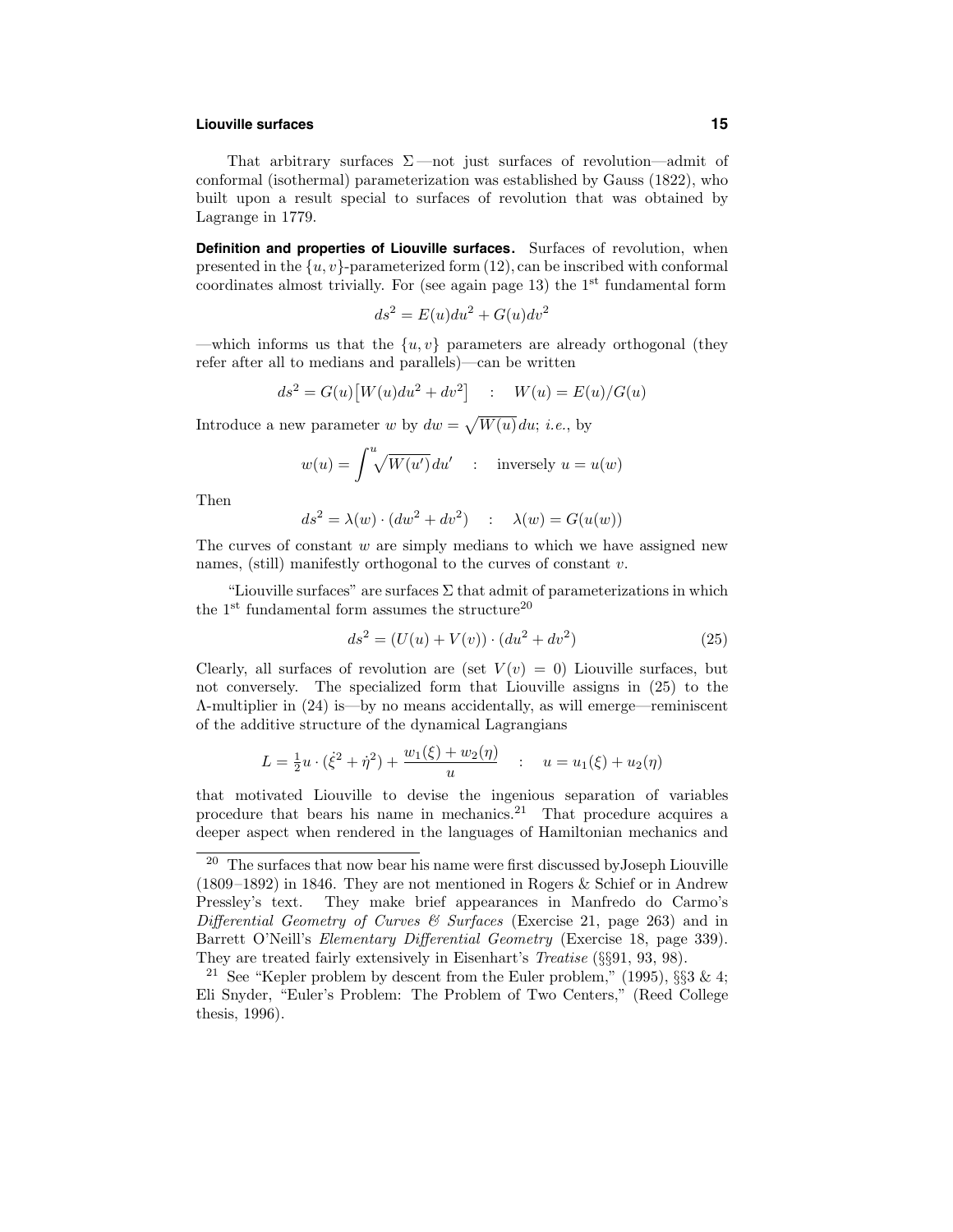Hamilton-Jacobi theory, and in that guise stimulated development of the general "theory of integrable systems" (of differential equations), which contributes centrally to the theory of solitons, and the flip side of which bears on the theory of chaos. Recently, the theories of Liouville surfaces and Liouville separability have (in quantum dress) fused.<sup>22</sup> Indeed, they are near-simultaneous inventions, fused already by Liouville himself. I turn now to an account of that pretty accomplishment.

As previously remarked, Clairault's theorem<sup>16</sup> (1743) provides powerful insight into the geometry of geodesics on surfaces of revolution. Does an analogous result pertain to Liouville's enlargement upon the theory of surfaces of revolution?

Liouville surfaces  $\Sigma$  are surfaces that admit of a parameterization such that

$$
ds^{2} = (U(u) + V(v)) \cdot (du^{2} + dv^{2})
$$

Write  $\{u(t), v(t)\}\)$  to describe a *t*-parameterized curve C on such a surface. Length on such a curve is given  $by^{23}$ 

$$
\int ds = \int \sqrt{L} dt \quad : \quad L = (U(u) + V(v)) \cdot (\dot{u}^2 + \dot{v}^2) \tag{26}
$$

and is extremal if  $\{u(t), v(t)\}\$  satisfy the coupled differential equations

$$
\left\{\frac{d}{dt}\frac{\partial}{\partial\dot{u}} - \frac{\partial}{\partial u}\right\}\sqrt{L} = \left\{\frac{d}{dt}\frac{\partial}{\partial\dot{v}} - \frac{\partial}{\partial v}\right\}\sqrt{L} = 0
$$

I long ago had occasion to demonstrate<sup>24</sup> that—while  $L^p(q, q, t)$  and  $L(q, q, t)$ generally give rise to distinct and inequivalent equations of motion—they give rise to equivalent equations of motion when

$$
p(p-1)L^{p-2}\cdot \dot L\cdot (\partial L/\partial \dot q)=0
$$

and that for this to be the case it is sufficient that  $L$  be  $(i)$  t-independent and (ii) homogeneous of degree  $n \neq 1$  in  $\dot{q}$ . The "Lagrangian" (26) is indeed t-independent and homogeneous (of degree  $n = 2$ ), so we can drop the radical (case  $p = \frac{1}{2}$ ) and obtain geodesic equations of the simplified (radical-free) form

$$
2\frac{d}{dt}(W\cdot\dot{u}) - W_u(\dot{u}^2 + \dot{v}^2) = 0
$$
  
\n
$$
2\frac{d}{dt}(W\cdot\dot{v}) - W_v(\dot{u}^2 + \dot{v}^2) = 0
$$
  
\n
$$
W(u, v) = U(u) + V(v)
$$

 $22$  See, for example, Thierry Daudé, Niky Kamran & Francois Nicoleau, "Inverse scattering at fixed energy on asymptotically hyperbolic Liouville surfaces," arXiv:1409.6229v1 [math-ph] 22 Sep 2014 and recent papers cited there.

 $23$  I find it convenient in this discussion to adopt notation and terminology standard to Lagrangian mechanics.

<sup>24</sup> See "Geometrical mechanics: Remarks commemorative of Heinrich Hertz" (1994).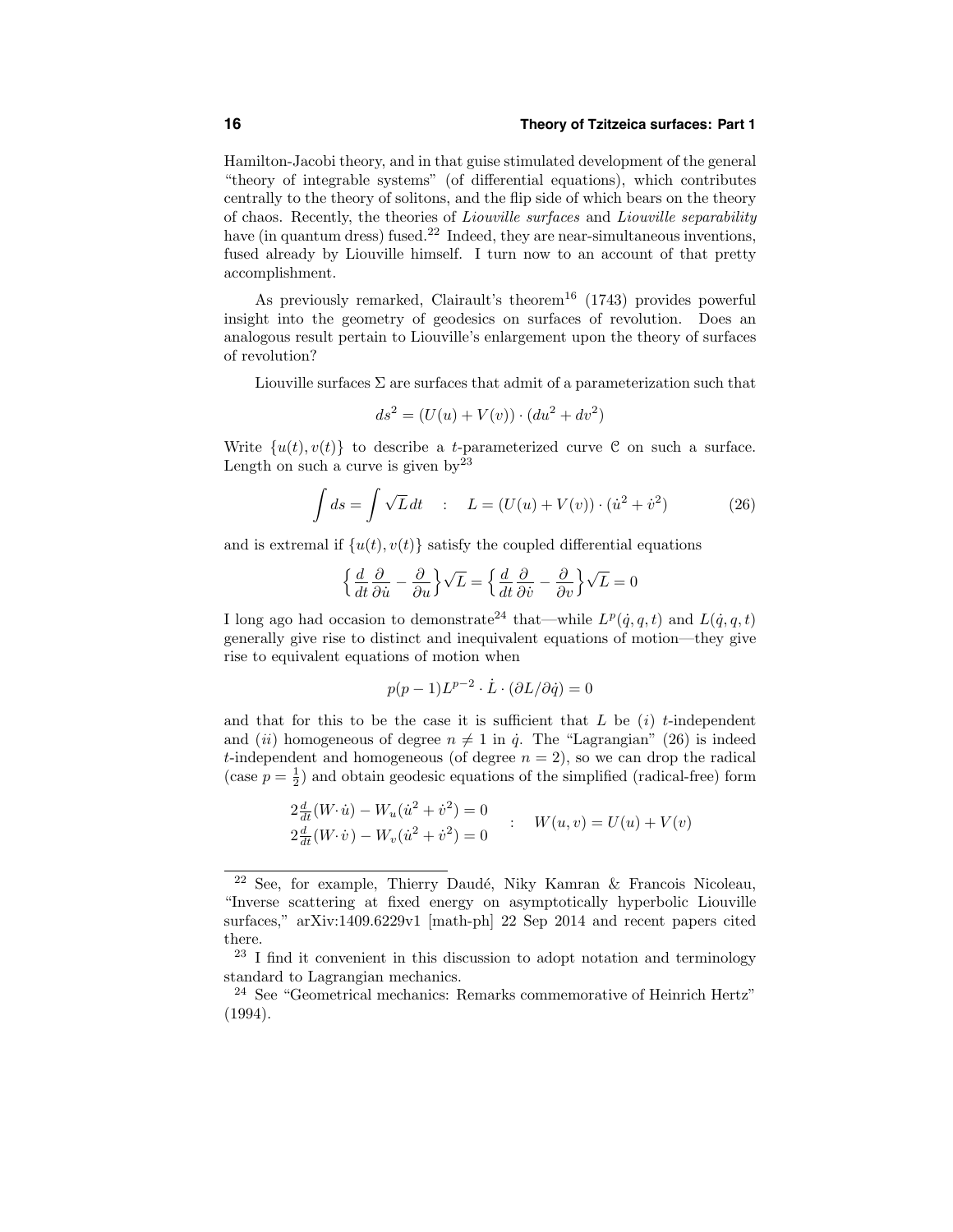# **Liouville surfaces 17**

which when multiplied by (respectively)  $W\cdotp\dot{u}$  and  $W\cdotp\dot{v}$  become

$$
\frac{d}{dt}(W^2\dot{u}^2) - W_u\dot{u}W(\dot{u}^2 + \dot{v}^2) = 0
$$
\n
$$
\frac{d}{dt}(W^2\dot{v}^2) - W_v\dot{v}W(\dot{u}^2 + \dot{v}^2) = 0
$$
\n(27)

Recall from mechanics Jacobi's observation that if

$$
J(q_1,\ldots,q_n,\dot{q}_1,\ldots,\dot{q}_n) = \sum_{k=1}^n p_k \dot{q}^k - L \quad : \quad p_k \equiv \partial L / \partial \dot{q}^k
$$

 ${\rm then}^{25}$ 

$$
\dot{J} = \dot{p}_k \dot{q}^k + p_k \ddot{q}^k - \frac{\partial L}{\partial q^k} \dot{q}^k - \frac{\partial L}{\partial \dot{q}^k} \ddot{q}^k - \frac{\partial L}{\partial t}
$$

$$
= \left\{ \dot{p}_k - \frac{\partial L}{\partial q^k} \right\} \dot{q}^k + (p_k - p_k) \ddot{q}^k - \frac{\partial L}{\partial t}
$$

$$
= 0 \quad \text{if } L \text{ is } t \text{-independent}
$$

In the present instance

$$
J = 2W \cdot (\dot{u}^2 + \dot{v}^2) - W \cdot (\dot{u}^2 + \dot{v}^2)
$$
  
=  $W \cdot (\dot{u}^2 + \dot{v}^2)$  is seen now to be a constant, call it E

The geodesic equations (27) assume now the (nearly) separated form

$$
\frac{\frac{d}{dt}(W^2\dot{u}^2) - \frac{d}{dt}U(u)E = 0}{\frac{d}{dt}(W^2\dot{v}^2) - \frac{d}{dt}V(v)E = 0}
$$

which give

$$
W^2 \dot{u}^2 = UE + \epsilon_1 E
$$
  

$$
W^2 \dot{v}^2 = VE + \epsilon_2 E
$$
  

$$
\vdots
$$
 
$$
\epsilon_1 E \text{ and } \epsilon_1 E \text{ are constants of integration}
$$

From the sum of those equations—which can be written

$$
W \cdot W(\dot{u}^2 + \dot{v}^2) = WE = WE + (\epsilon_1 + \epsilon_2)E
$$

 $\overline{0}$ 

—we have

$$
\epsilon_1+\epsilon_2=
$$

whence

$$
\dot{u} = \frac{\sqrt{E(U + \epsilon)}}{U + V}
$$

$$
\dot{v} = \frac{\sqrt{E(V - \epsilon)}}{U + V}
$$

The adjustable constant  $\epsilon$ —not properly called a "separation constant" since  $V(v)$  introduces v-dependence into the first and  $U(u)$  introduces u-dependence into the second of those equations—serves to distinguish one geodesic from all

<sup>&</sup>lt;sup>25</sup> "Jacobi's integral" follows also—and more elegantly, if not so swiftly from Noether's theorem. When the momenta  $p_k$  are promoted to the status of independent variables J becomes the Hamiltonian, and  $\dot{J}=0$  becomes a statement of energy conservation.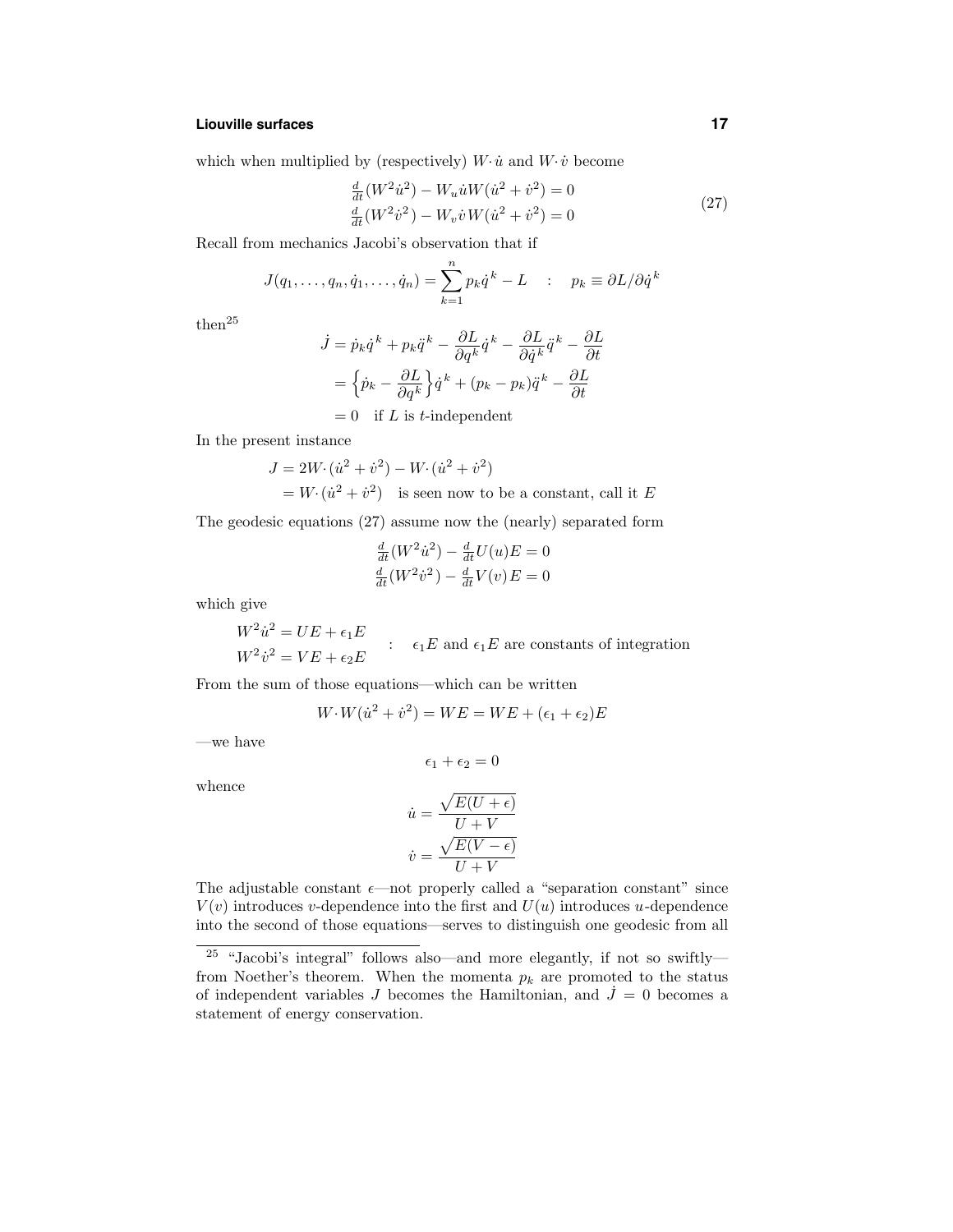others. We are placed now in position to write

$$
\frac{du}{dv} \equiv \tan \varphi = \frac{\sqrt{U + \epsilon}}{\sqrt{V - \epsilon}}
$$

and arrive thus at Liouville's analog (1846) of Clairault's theorem:

$$
V(v)\sin^2\varphi - U(u)\cos^2\varphi = \epsilon
$$
 (28)

Here  $\varphi$  refers to the slope at v of the  $\epsilon$ -geodesic.<sup>26</sup>

The following formula—due to Liouville<sup>27</sup>

$$
K = \frac{1}{\sqrt{g}} \Big[ \Big( \frac{\sqrt{g}}{E} \Gamma_{11}^2 \Big)_v - \Big( \frac{\sqrt{g}}{E} \Gamma_{12}^2 \Big)_u \Big]
$$
  

$$
\Gamma_{11}^2 = g^{-1} \Big\{ -\frac{1}{2} F E_u + E F_u - \frac{1}{2} E G_v \Big\}
$$
  

$$
\Gamma_{12}^2 = g^{-1} \Big\{ -\frac{1}{2} F E_v + \frac{1}{2} E G_u \Big\}
$$

—permits evaluation of Gaussian curvature in terms that refer only to the metric structure of the surface (no reference to properties of the unit normal, 2<sup>nd</sup> fundamental form). If  $\{u, v\}$  refer to a conformal parameterization of  $\Sigma$ then  $ds^2 = \lambda(u, v)(du^2 + dv^2)$  gives  $E = G = \lambda(u, v)$ ,  $F = 0$  whence

$$
\Gamma_{11}^{2} = -\frac{1}{2}\lambda^{-1}\lambda_{v}, \quad \Gamma_{11}^{2} = +\frac{1}{2}\lambda^{-1}\lambda_{u}
$$

$$
K = -\frac{1}{2}\lambda^{-1}(\partial_{u}^{2} + \partial_{v}^{2})\log\lambda
$$
(29.1)

which on Liouville surfaces  $\lambda = U(u) + V(v)$  becomes

$$
K = \frac{U_u^2 + V_v^2 - (U + V)(U_{uu} + V_{vv})}{2(U + V)^3}
$$
\n(29.2)

 $26$  E. T. Whittaker (A Treatise on the Analytical Dynamics of Particles and *Rigid Bodies* ( $4<sup>th</sup>$  edition 1937), §43, page 67) reports that it was in 1849 that Liouville established that the equations of motion that derive from Lagrangians of the form  $L = T - V$  with

$$
T = \frac{1}{2} \{ u_1(q_1) + \dots + u_n(q_n) \} \{ v_1(q_1) \dot{q}_1^2 + \dots + v_n(q_n) \dot{q}_n^2 \}
$$
  

$$
V = \frac{w_1(q_1) + \dots + w_n(q_n)}{v_1(q_1) + \dots + v_n(q_n)}
$$

are soluable by quadrature. Already by 1760 Leonard Euler had discovered the integrability of the "two centers problem," a special instance of the 3-body problem in which a mass  $m$  moves in a plane under gravitational influence of two fixed masses,  $M_1$  and  $M_2$ . Whittaker (§53) remarks that in a suitable coordinate system this system falls within the class of systems considered by Liouville. The argument is elaborated in sources cited above. <sup>21</sup> Liouville surfaces are seen to fit naturally within this conceptual framework.

<sup>27</sup> See "Differential geometry of some surfaces in 3-space," (December 2015), pages 12-13.